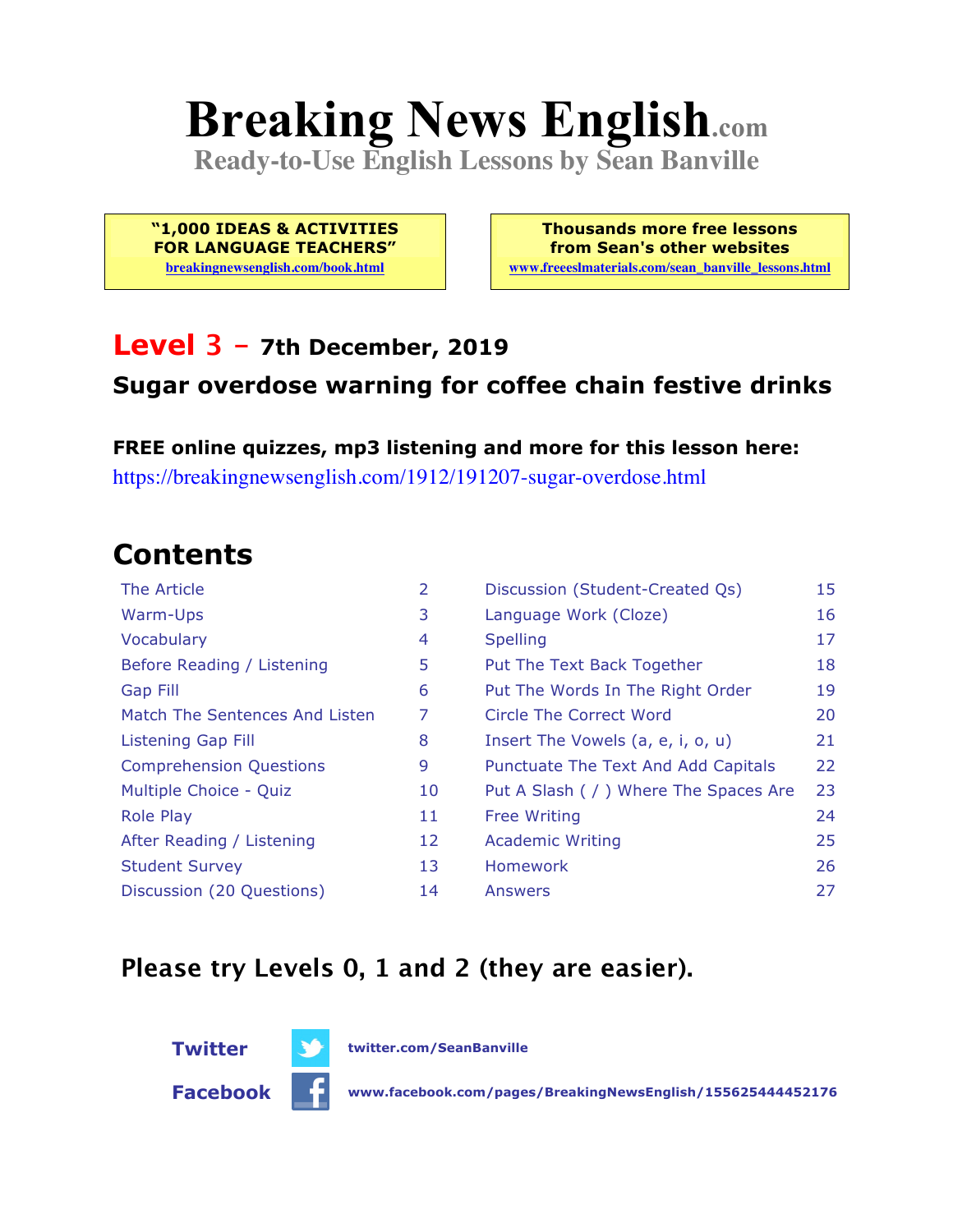### **THE ARTICLE**

From https://breakingnewsenglish.com/1912/191207-sugar-overdose.html

A health group has warned people to be careful about how much sugar is in their drinks when they go to coffee shops. Many cafes in the UK are adding extra sugar and syrup to their festive drinks in the run-up to Christmas. The health group is called Action on Sugar (AOS). It carried out research on how sweet hot drinks were in coffee chains around the country. It found that some lattes and hot chocolates contained as much as 23 spoons of sugar. It analysed over 200 different drinks. The researchers said they found "shockingly" high levels of sugar in many of the drinks. An AOS spokesperson said people with obesity, diabetes and other health conditions needed to check what they were drinking.

Action On Sugar analysed drinks from nine different coffee shop chains. It found the unhealthiest drink was the Starbucks "Venti" caramel hot chocolate. It contained 93.7g of sugar and 758 calories. AOS says it has as much sugar as three cans of Coca-Cola. A spokeswoman for Starbucks said: "We are committed to reducing sugar in all our beverages and since 2015 we've delivered a nine per cent reduction in the sugar content." Katharine Jenner, a director at AOS, said: "The hospitality industry has a key role to play in being transparent. It must help to reduce the amount of sugar we consume. Sugar is one of the biggest causes of obesity, type 2 diabetes and tooth decay."

Sources: https://www.**bbc.com**/news/health-50628962 https://www.**standard.co.uk**/news/uk/high-street-coffee-chains-selling-festive-drinks-whichcontain-up-to-23-spoonfuls-of-sugar-a4303391.html https://www.**huffingtonpost.co.uk**/entry/christmas-hot-drinks-sugarcontent\_uk\_5de62d91e4b0d50f32a85008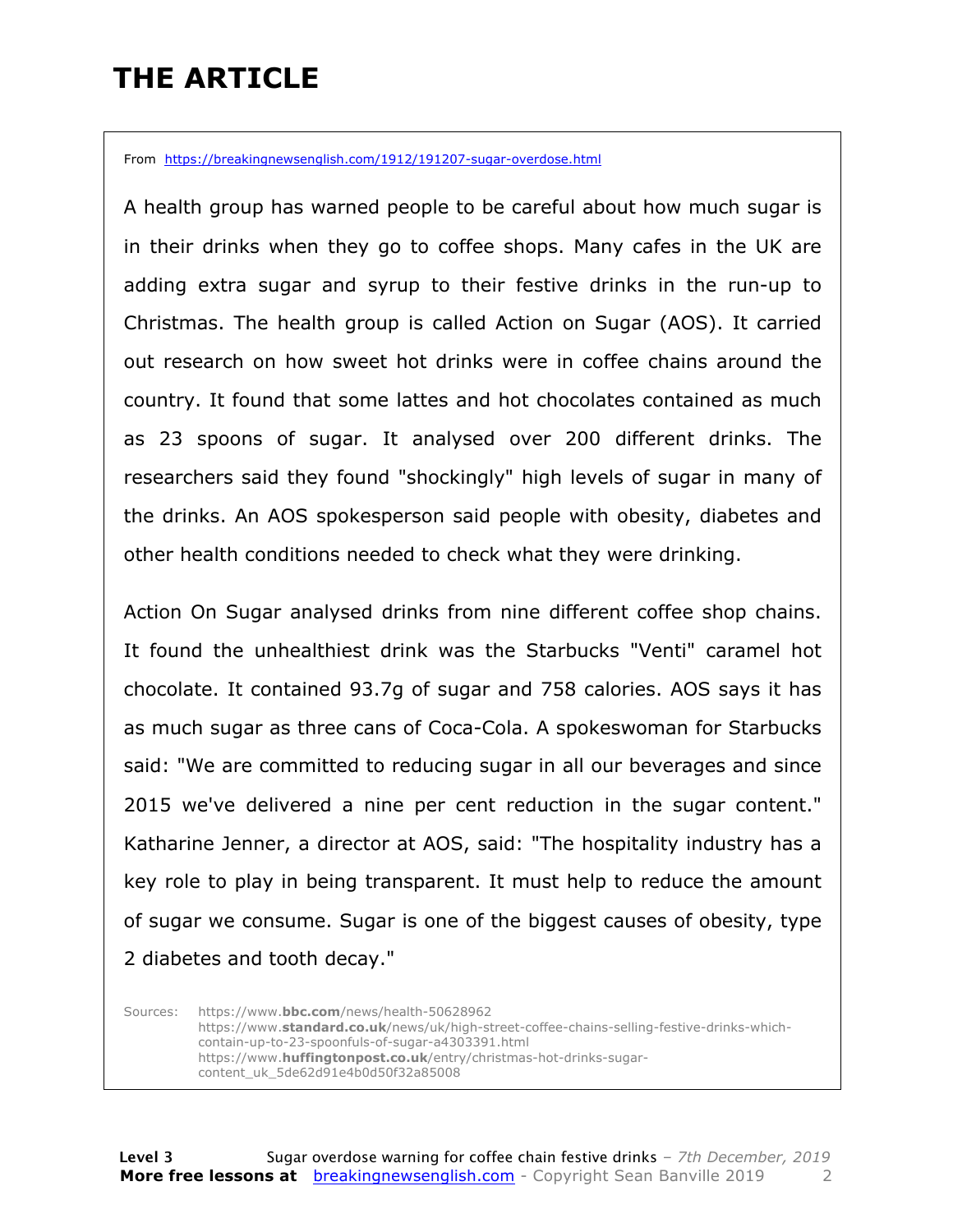#### **WARM-UPS**

**1. SUGAR:** Students walk around the class and talk to other students about sugar. Change partners often and share your findings.

**2. CHAT:** In pairs / groups, talk about these topics or words from the article. What will the article say about them? What can you say about these words and your life?

health / careful / sugar / drinks / syrup / festive / Christmas / coffee / obesity / check coffee shop / caramel / hot chocolate / Coca Cola / calories / diabetes / tooth decay

Have a chat about the topics you liked. Change topics and partners frequently.

**3. LIMIT:** Students A strongly believe there should be a limit on the level of sugar in drinks ; Students B **strongly** believe there shouldn't. Change partners again and talk about your conversations.

**4. CHAINS:** What are your favourite chains? Why? Complete this table with your partner(s). Change partners often and share what you wrote.

|             | What? | Why? |
|-------------|-------|------|
| Coffee shop |       |      |
| Fast food   |       |      |
| Fashion     |       |      |
| Hotel       |       |      |
| Technology  |       |      |
| Ice cream   |       |      |

**5. CAREFUL:** Spend one minute writing down all of the different words you associate with the word "careful". Share your words with your partner(s) and talk about them. Together, put the words into different categories.

**6. DRINKS:** Rank these with your partner. Put the best at the top. Change partners often and share your rankings.

- coffee
- tea
- orange juice
- water • cola
- lassi

• milk

• hot chocolate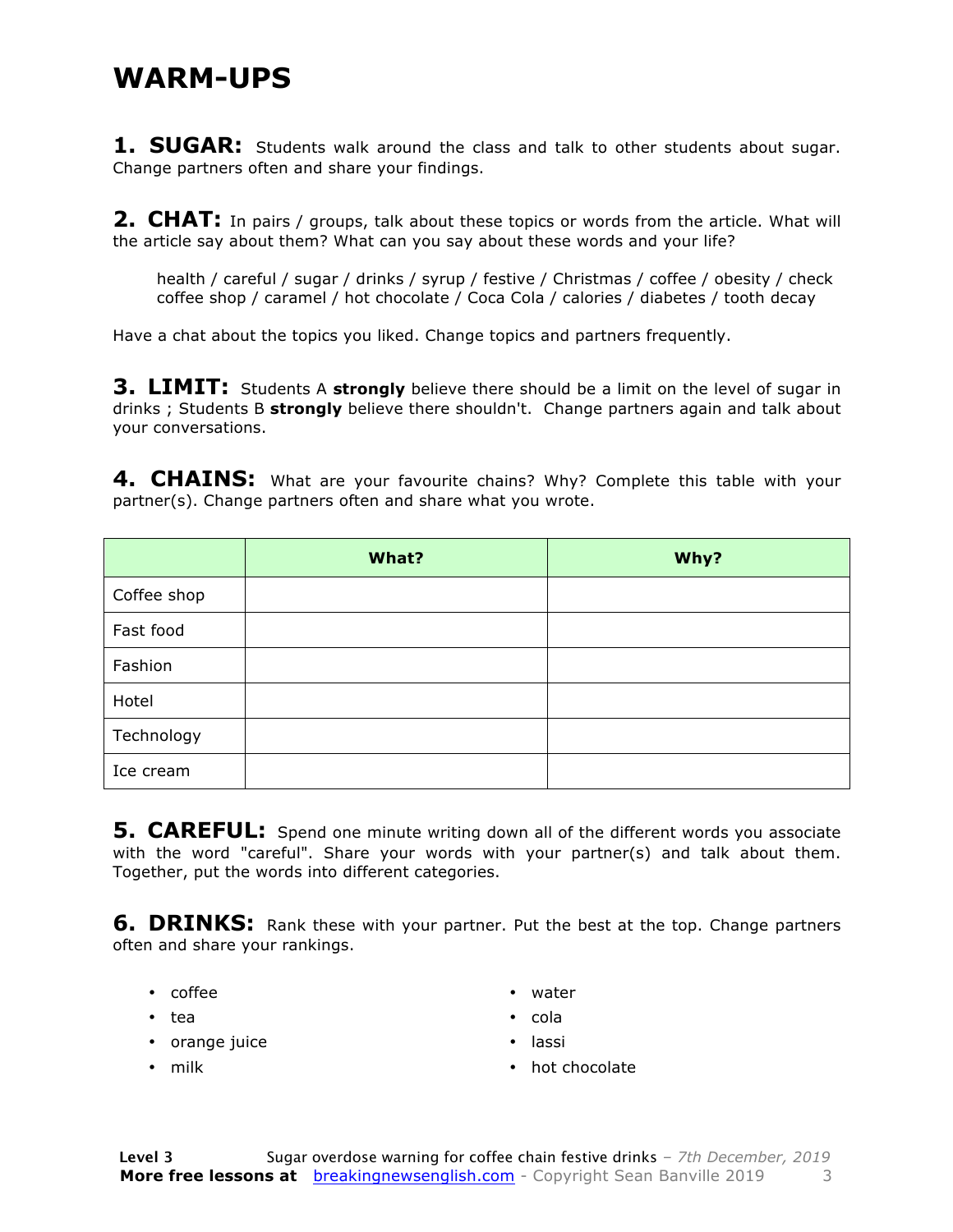### **VOCABULARY MATCHING**

#### **Paragraph 1**

| 1.  | warned      | а. | The problem of being too fat or overweight.                                                                                           |
|-----|-------------|----|---------------------------------------------------------------------------------------------------------------------------------------|
| 2.  | syrup       | b. | About a celebration or period of special<br>holidays.                                                                                 |
| 3.  | festive     | c. | Have or hold someone or something inside.                                                                                             |
| 4.  | carried out | d. | Tell someone about a possible danger,<br>problem, or other unpleasant situation.                                                      |
| 5.  | contained   | e. | Looked at and checked something in detail<br>to find out more about it.                                                               |
| 6.  | analysed    | f. | A thick, super- sweet liquid<br>made<br>by<br>dissolving sugar in boiling water.                                                      |
| 7.  | obesity     | g. | Did; conducted.                                                                                                                       |
|     | Paragraph 2 |    |                                                                                                                                       |
| 8.  | calories    | h. | A drink, especially one other than water.                                                                                             |
| 9.  | spokeswoman | i. | Very, very important.                                                                                                                 |
| 10. | committed   | j. | Holes in your teeth because of eating too<br>much sweet food and not cleaning your<br>teeth; slowly becoming bad and rotting<br>away. |
| 11. | beverages   | k. | A lady who makes statements for a country,<br>business, group or person.                                                              |
| 12. |             | I. | Easy to see and understand; totally clear.                                                                                            |
|     | key         |    |                                                                                                                                       |
| 13. | transparent | m. | Said you would definitely, definitely<br>do<br>something.                                                                             |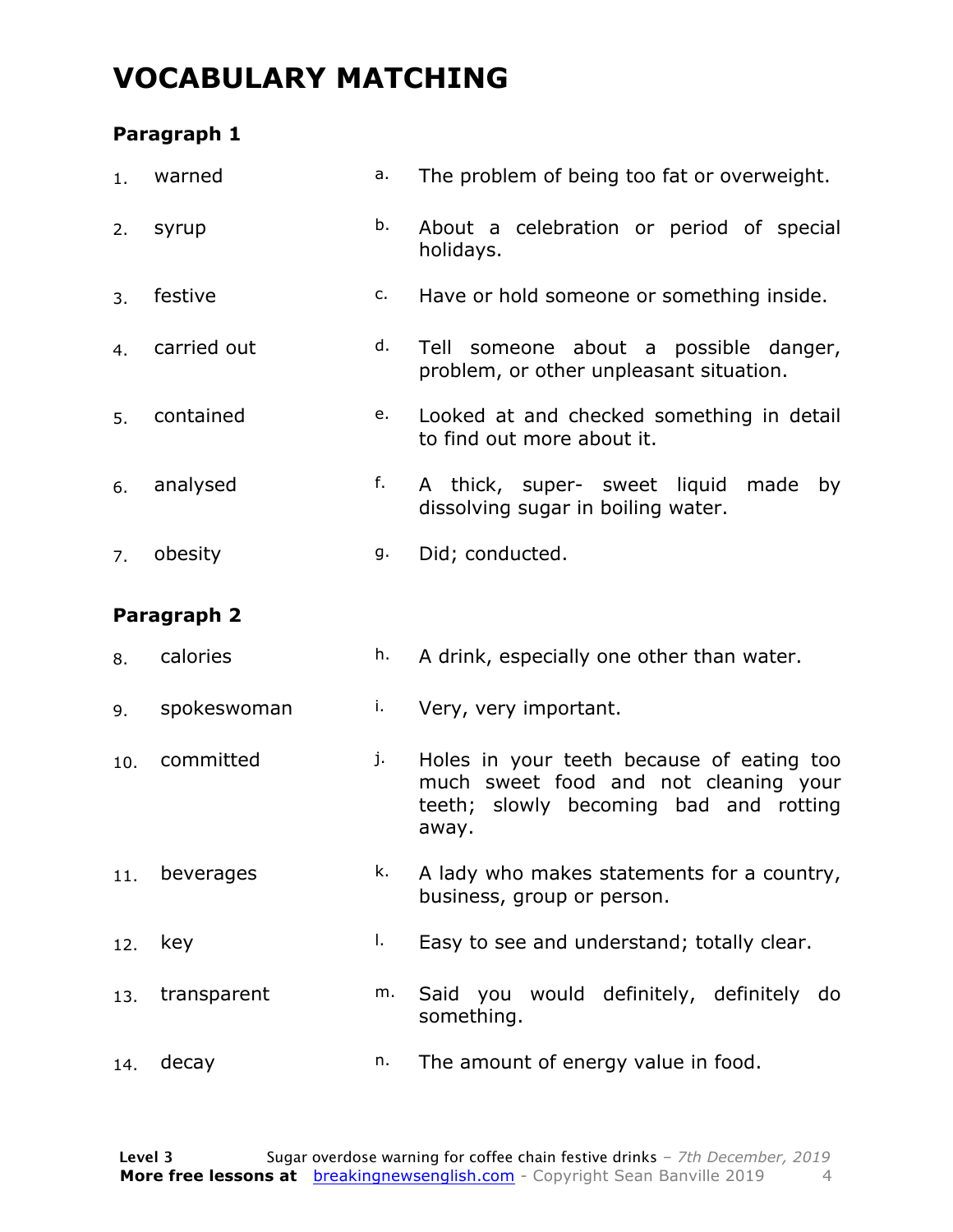### **BEFORE READING / LISTENING**

From https://breakingnewsenglish.com/1912/191207-sugar-overdose.html

#### **1. TRUE / FALSE:** Read the headline. Guess if a-h below are true (T) or false (F).

- a. A coffee maker warned people to be careful about sugar in drinks. **T / F**
- b. Many cafes are putting extra syrup in their drinks. **T / F**
- c. A group found one drink with 23 spoons of sugar in it. **T / F**
- d. A health group said some drinks had shockingly high levels of sugar. **T / F**
- e. A health group said one Starbucks coffee contained over 1,000 calories. **T / F**
- f. A hot chocolate had as much sugar as three cans of Coca Cola. **T / F**
- g. A health group said the hospitality industry had a big responsibility. **T / F**
- h. The article said sugar is a big cause of type-1 diabetes. **T / F**

#### **2. SYNONYM MATCH:** (The words in **bold** are from the news article.)

- **1. warned**
- **2. extra**
- **3. carried out**
- **4. contained**
- **5. conditions**
- **6. analysed**
- **7. beverages**
- **8. reduce**
- **9. consume**
- **10. causes**
- a. conducted
- b. eat and drink
- c. problems
- d. reasons
- e. cut
- f. advised
- g. had
- h. drinks
- i. more
- j. examined

#### **3. PHRASE MATCH:** (Sometimes more than one choice is possible.)

- 1. A health group has warned
- 2. adding extra sugar
- 3. hot chocolates contained as
- 4. they found "shockingly"
- 5. people with obesity, diabetes and
- 6. as much sugar as
- 7. We are committed
- 8. help to reduce the amount
- 9. Sugar is one of the biggest
- 10. type 2 diabetes
- a. much as 23 spoons
- b. of sugar we consume
- c. other health conditions
- d. causes of obesity
- e. and tooth decay
- f. high levels of sugar
- g. and syrup
- h. people to be careful
- i. to reducing sugar
- j. three cans of Coca-Cola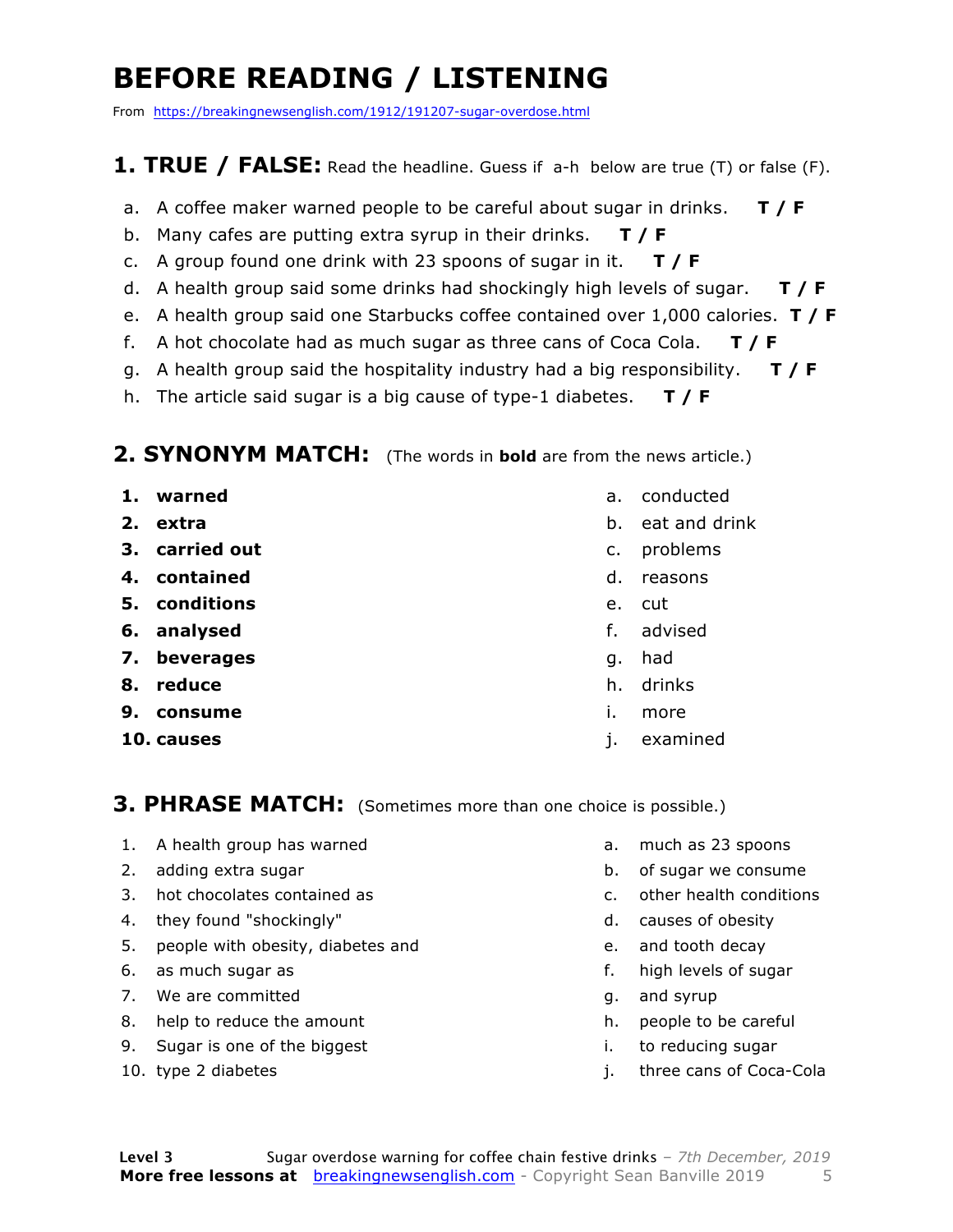### **GAP FILL**

From https://breakingnewsenglish.com/1912/191207-sugar-overdose.html

A health group has (1) \_\_\_\_\_\_\_\_\_\_\_\_\_\_\_\_\_\_\_ people to be careful about how much sugar is in their  $(2)$  \_\_\_\_\_\_\_\_\_\_\_\_\_\_\_\_\_\_\_ when they go to coffee shops. Many cafes in the UK are (3) extra sugar and syrup to their festive drinks in the run-up to Christmas. The health group is called Action on Sugar (AOS). It carried out (4) \_\_\_\_\_\_\_\_\_\_\_\_\_\_\_ on how sweet hot drinks were in coffee chains around the country. It found that some lattes and hot chocolates (5) \_\_\_\_\_\_\_\_\_\_\_\_\_\_\_\_\_\_\_ as much as 23 spoons of sugar. It analysed over 200 different drinks. The researchers said they found "shockingly" high (6) \_\_\_\_\_\_\_\_\_\_\_\_\_\_\_ of sugar in many of the drinks. An AOS spokesperson said people with (7) \_\_\_\_\_\_\_\_\_\_\_\_\_\_\_, diabetes and other health (8) \_\_\_\_\_\_\_\_\_\_\_\_\_\_\_ needed to check what they were drinking. *adding contained conditions warned obesity research drinks levels*

Action On Sugar analysed drinks from nine different coffee shop (9) The same of the unhealthiest drink was the unit of the unit of the unit of the unit of the unit of the unit of the unit of the unit of the unit of the unit of the unit of the unit of the unit of the unit of the unit of Starbucks "Venti" caramel hot chocolate. It contained 93.7g of sugar and 758 calories. AOS says it has as (10) sugar as three cans of Coca-Cola. A spokeswoman for Starbucks said: "We are committed to (11) \_\_\_\_\_\_\_\_\_\_\_\_\_\_\_\_\_\_\_\_ sugar in all our (12) \_\_\_\_\_\_\_\_\_\_\_\_\_\_\_ and since 2015 we've delivered a nine per cent reduction in the sugar (13) \_\_\_\_\_\_\_\_\_\_\_\_\_\_\_\_\_\_\_." Katharine Jenner, a director at AOS, said: "The hospitality (14) \_\_\_\_\_\_\_\_\_\_\_\_\_\_\_ has a key role to play in being transparent. It must help to reduce the amount of sugar we (15) \_\_\_\_\_\_\_\_\_\_\_\_\_\_\_. Sugar is one of the biggest causes of obesity, type 2 diabetes and tooth (16) \_\_\_\_\_\_\_\_\_\_\_\_\_\_\_\_\_. " *industry chains decay reducing consume content much beverages*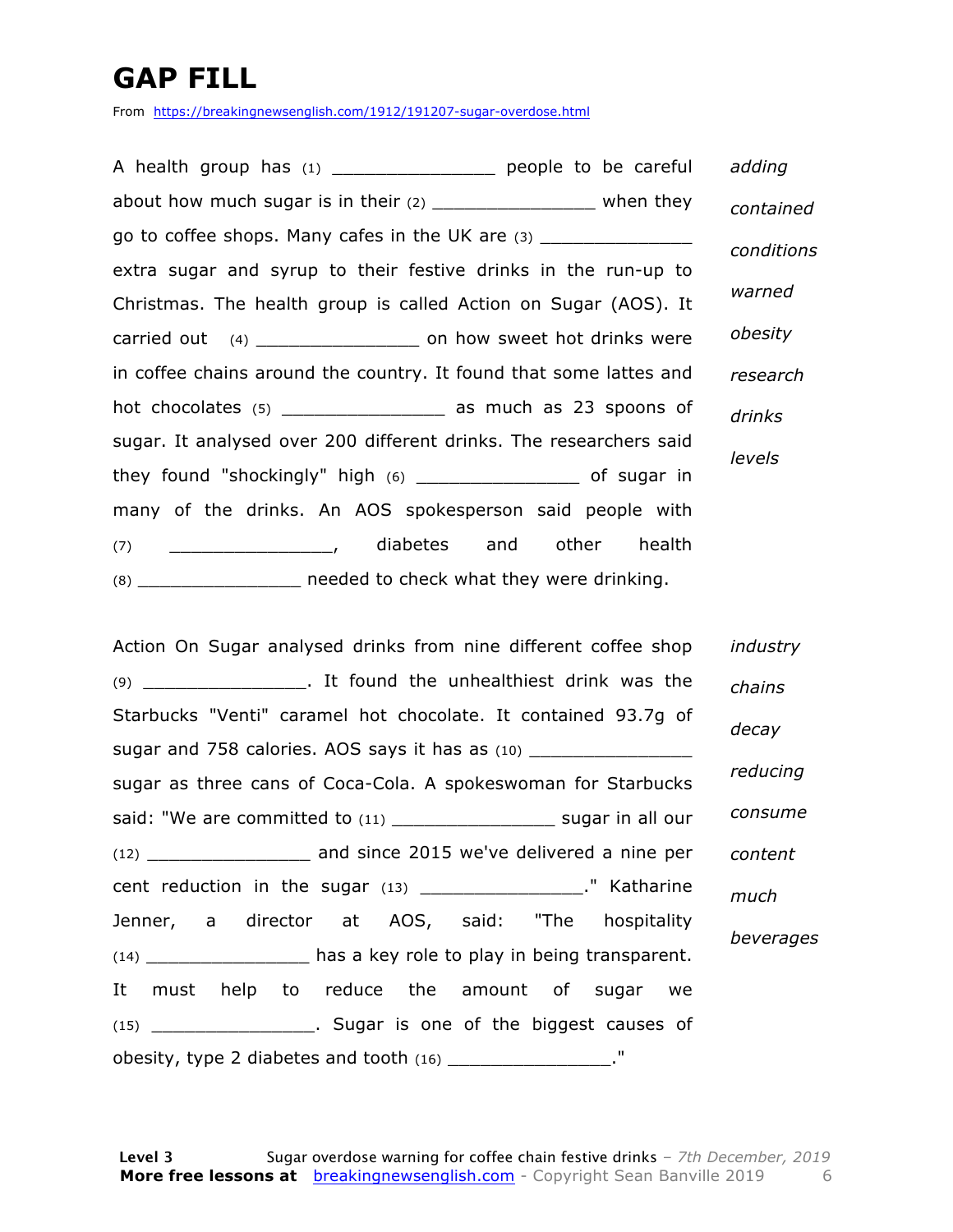#### **LISTENING – Guess the answers. Listen to check.**

From https://breakingnewsenglish.com/1912/191207-sugar-overdose.html

| 1) warned people to be careful about how much sugar ______ drinks                 |
|-----------------------------------------------------------------------------------|
|                                                                                   |
|                                                                                   |
|                                                                                   |
|                                                                                   |
|                                                                                   |
|                                                                                   |
|                                                                                   |
|                                                                                   |
| 3) It carried out research on how sweet hot drinks were in coffee _______ country |
|                                                                                   |
|                                                                                   |
|                                                                                   |
| 4) It found that some lattes and hot chocolates contained as much ______________  |
|                                                                                   |
|                                                                                   |
|                                                                                   |
|                                                                                   |
|                                                                                   |
|                                                                                   |
|                                                                                   |
|                                                                                   |
| 6) Starbucks "Venti" caramel hot chocolate. It contained 93.7g of sugar _______   |
|                                                                                   |
|                                                                                   |
|                                                                                   |
|                                                                                   |
| 7) Starbucks said: "We are committed to reducing sugar in ________ "              |
|                                                                                   |
|                                                                                   |
|                                                                                   |
|                                                                                   |
|                                                                                   |
|                                                                                   |
|                                                                                   |
|                                                                                   |
|                                                                                   |
|                                                                                   |
|                                                                                   |
|                                                                                   |
|                                                                                   |
| 10) Sugar is one of the biggest causes of obesity, type 2 diabetes ______         |
|                                                                                   |
|                                                                                   |
|                                                                                   |
|                                                                                   |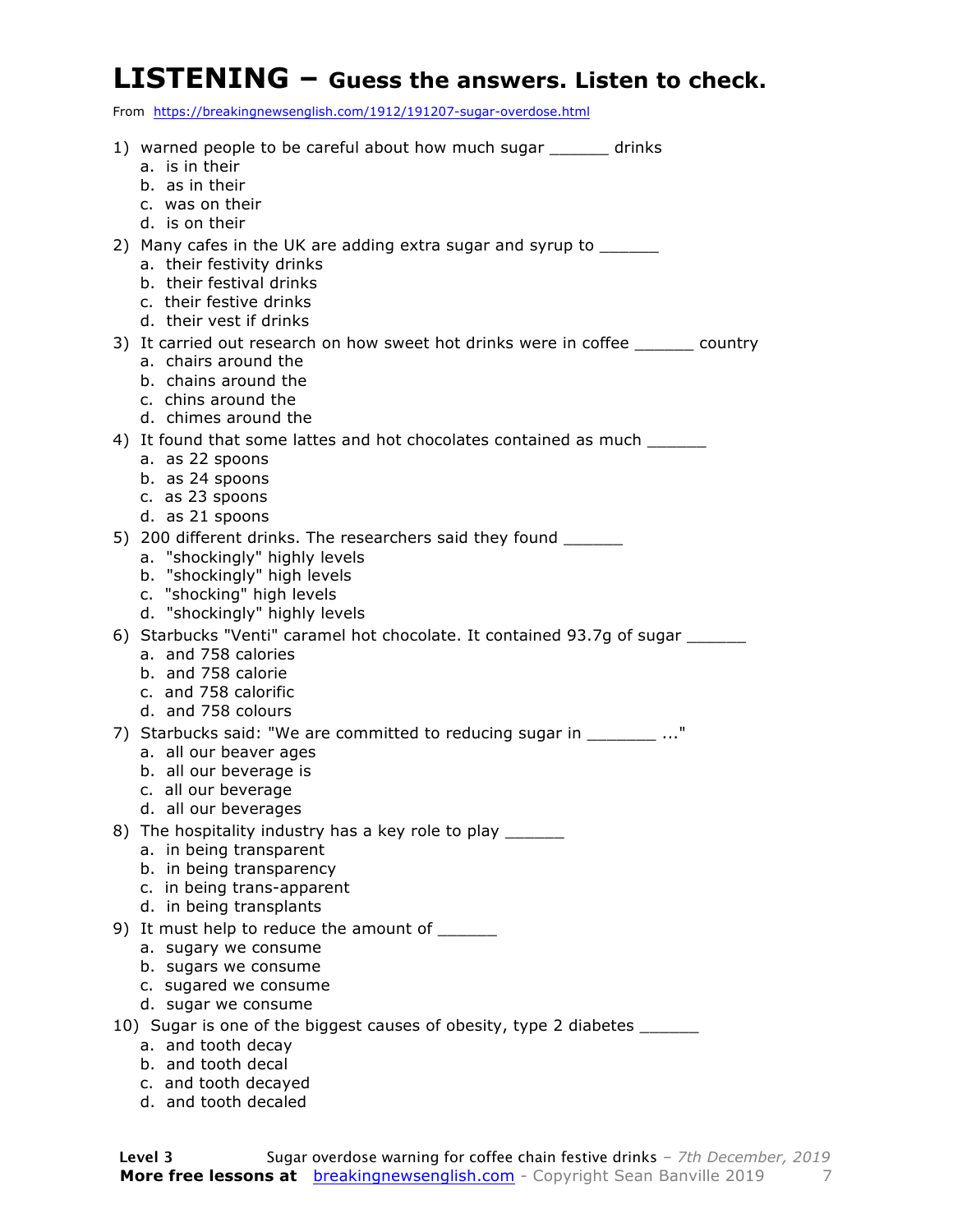#### **LISTENING – Listen and fill in the gaps**

From https://breakingnewsenglish.com/1912/191207-sugar-overdose.html

A health group has warned people to  $(1)$  and the set of  $(2)$  how much sugar is in their drinks when they go to coffee shops. Many cafes in the UK are (2) \_\_\_\_\_\_\_\_\_\_\_\_\_\_\_\_\_\_\_ and syrup to their festive drinks (3) **Example 20** to Christmas. The health group is called Action on Sugar (AOS). It carried out research (4) \_\_\_\_\_\_\_\_\_\_\_\_\_\_\_\_\_\_\_\_\_ hot drinks were in coffee chains around the country. It found that some lattes and hot chocolates contained as much as 23 spoons of sugar. It analysed over 200 different drinks. The researchers said they  $(5)$   $\qquad$   $\qquad$  levels of sugar in many of the drinks. An AOS spokesperson said people with obesity, diabetes and other (6) example to check what they were drinking.

Action On Sugar analysed (7) \_\_\_\_\_\_\_\_\_\_\_\_\_\_\_\_\_\_\_\_\_\_\_\_\_\_ different coffee shop chains. It found the unhealthiest drink was the Starbucks "Venti" caramel hot chocolate. It contained 93.7g of sugar and 758 calories. AOS says it has as much (8) \_\_\_\_\_\_\_\_\_\_\_\_\_\_\_\_\_\_\_\_\_\_\_\_\_\_\_\_\_\_ cans of Coca-Cola. A spokeswoman for Starbucks said: "We are committed to reducing sugar in (9) \_\_\_\_\_\_\_\_\_\_\_\_\_\_\_\_\_\_\_ and since 2015 we've delivered a nine per cent reduction in (10) \_\_\_\_\_\_\_\_\_\_\_\_\_\_\_\_\_\_\_\_\_\_\_." Katharine Jenner, a director at AOS, said: "The hospitality industry has (11) \_\_\_\_\_\_\_\_\_\_\_\_\_\_\_\_\_\_\_\_\_\_\_\_\_to play in being transparent. It must help to reduce the amount of sugar we consume. Sugar is one of the biggest causes of obesity, type 2 diabetes (12) \_\_\_\_\_\_\_\_\_\_\_\_\_\_\_\_\_\_\_."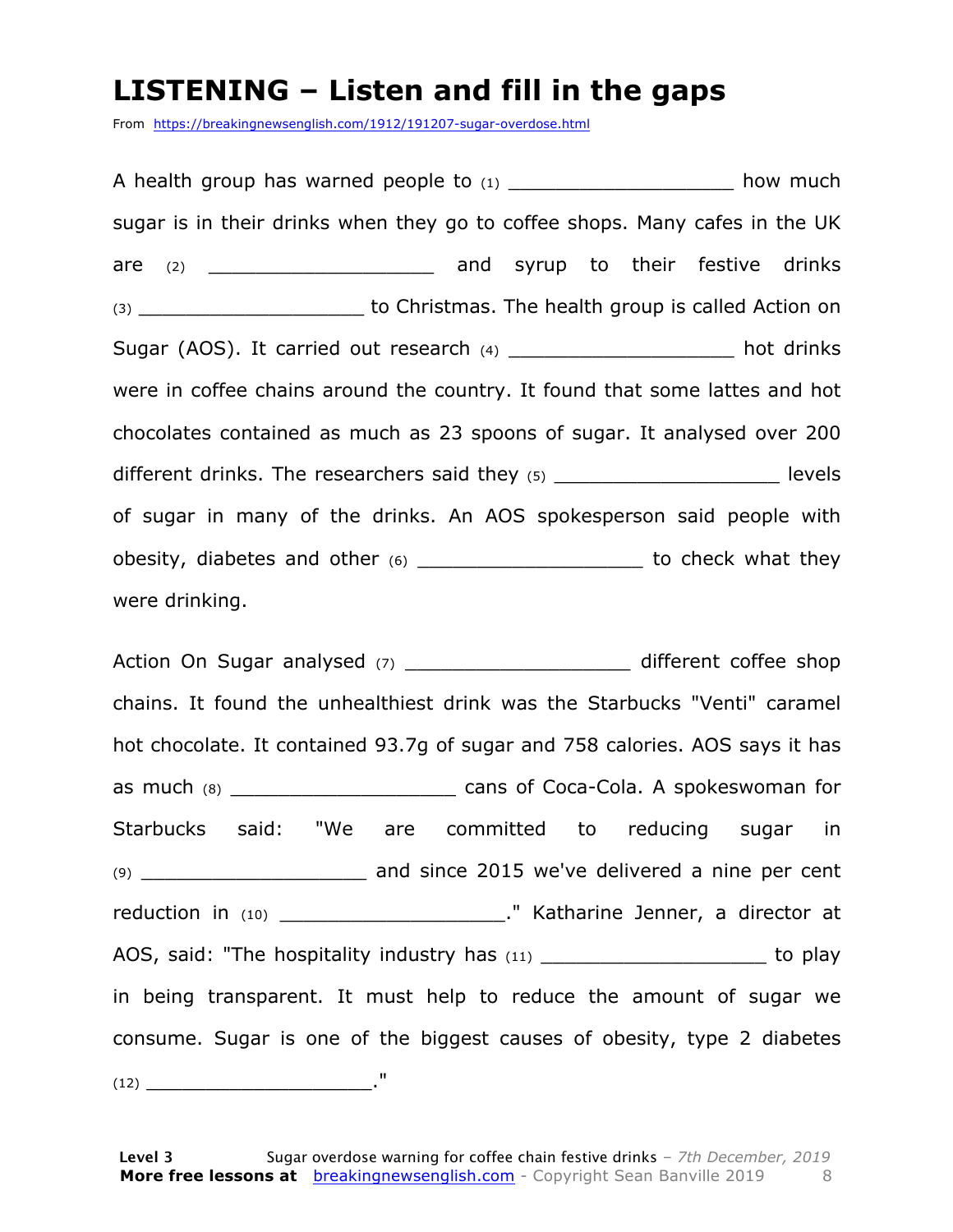### **COMPREHENSION QUESTIONS**

From https://breakingnewsenglish.com/1912/191207-sugar-overdose.html

- 1. What kind of group warned people about sugar?
- 2. What are cafes adding to drinks besides sugar?
- 3. What is the name of the group mentioned in the article?
- 4. How many spoons of sugar did one drink contain?
- 5. How many different drinks did the group analyse?
- 6. How many calories did a Starbucks hot chocolate contain?
- 7. By how much did Starbucks say they have reduced sugar since 2015?
- 8. Who is Katherine Jenner?
- 9. What industry did someone say has a key role to play?
- 10. What is sugar a cause of besides obesity and type 2 diabetes?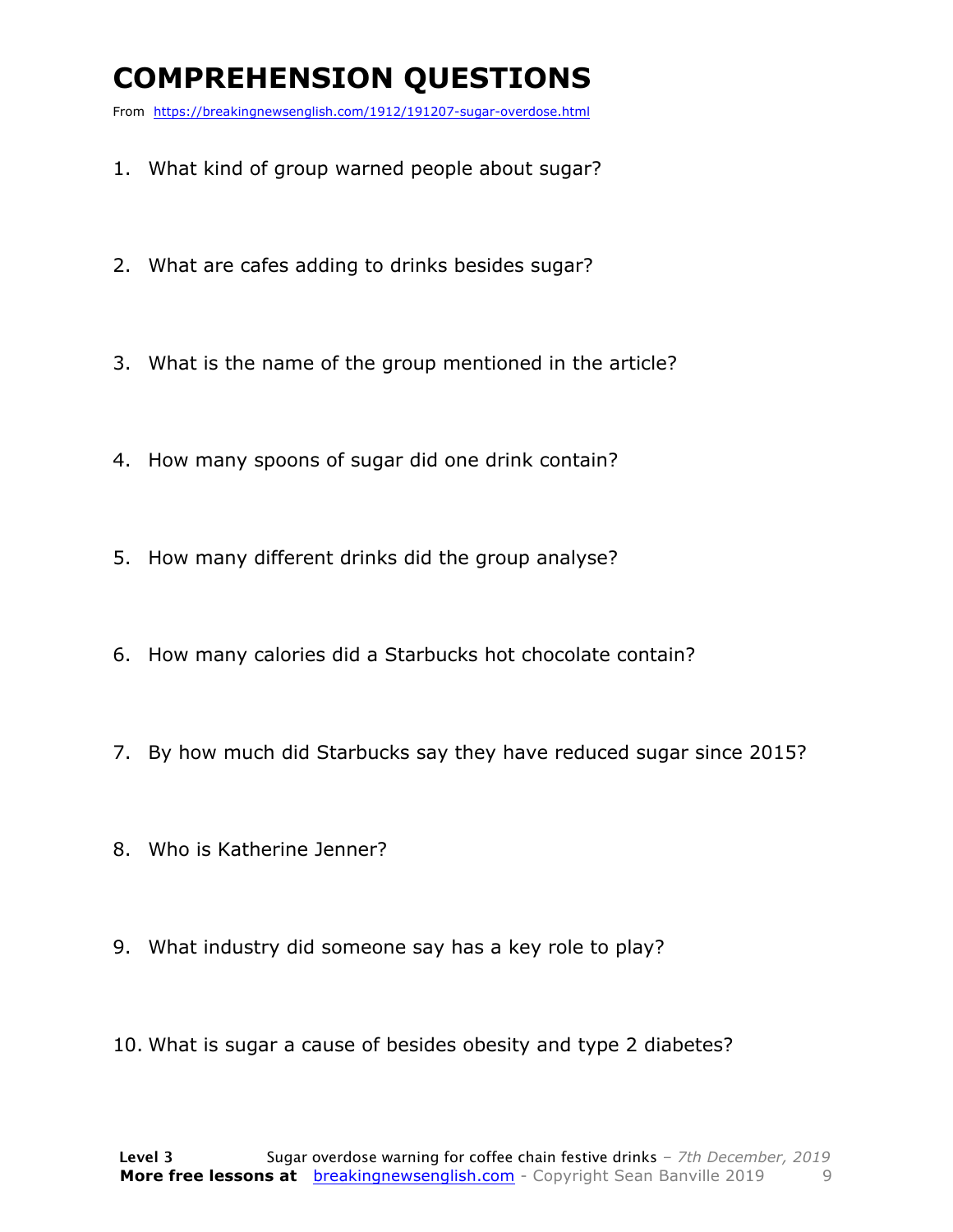### **MULTIPLE CHOICE - QUIZ**

From https://breakingnewsenglish.com/1912/191207-sugar-overdose.html

| 1) What kind of group warned people                                                                                                           | 6) How many calories did a Starbucks                                                                                                                     |
|-----------------------------------------------------------------------------------------------------------------------------------------------|----------------------------------------------------------------------------------------------------------------------------------------------------------|
| about sugar?                                                                                                                                  | hot chocolate contain?                                                                                                                                   |
| a) a caffeine group                                                                                                                           | a) 578                                                                                                                                                   |
| b) a fast food restaurant                                                                                                                     | b) 758                                                                                                                                                   |
| c) a health group                                                                                                                             | c) 937                                                                                                                                                   |
| d) a doctor                                                                                                                                   | d) 739                                                                                                                                                   |
| 2) What are cafes adding to drinks                                                                                                            | 7) By how much did Starbucks say                                                                                                                         |
| besides sugar?                                                                                                                                | they have reduced sugar since 2015?                                                                                                                      |
| a) syrup                                                                                                                                      | a) 0.9%                                                                                                                                                  |
| b) chocolate                                                                                                                                  | b) 19%                                                                                                                                                   |
| c) hazelnuts                                                                                                                                  | c) 90%                                                                                                                                                   |
| d) gold                                                                                                                                       | d) nine per cent                                                                                                                                         |
| 3) What is the name of the group                                                                                                              | 8) Who is Katherine Jenner?                                                                                                                              |
| mentioned in the article?                                                                                                                     | a) a coffee shop owner                                                                                                                                   |
| a) Drink Less Coffee                                                                                                                          | b) a director of Action On Sugar                                                                                                                         |
| b) Action On Sugar                                                                                                                            | c) head of Action On Obesity                                                                                                                             |
| c) Stop Obesity Now!                                                                                                                          | d) a dentist                                                                                                                                             |
| d) Better Drinks Today                                                                                                                        | 9) What industry did someone say                                                                                                                         |
| 4) How many spoons of sugar did                                                                                                               | has a key role to play?                                                                                                                                  |
| one drink contain?                                                                                                                            | a) the sugar industry                                                                                                                                    |
| a) $21$                                                                                                                                       | b) the hospitality industry                                                                                                                              |
| b) 24                                                                                                                                         | c) the syrup industry                                                                                                                                    |
| c) $22$                                                                                                                                       | d) the cake industry                                                                                                                                     |
| $d)$ 23<br>5) How many different drinks did the<br>group analyse?<br>a) exactly 200<br>b) just fewer than 200<br>c) over 200<br>d) around 200 | 10) What is sugar a cause of besides<br>obesity and type 2 diabetes?<br>a) tooth decay<br>b) heart disease<br>c) skin problems<br>d) high blood pressure |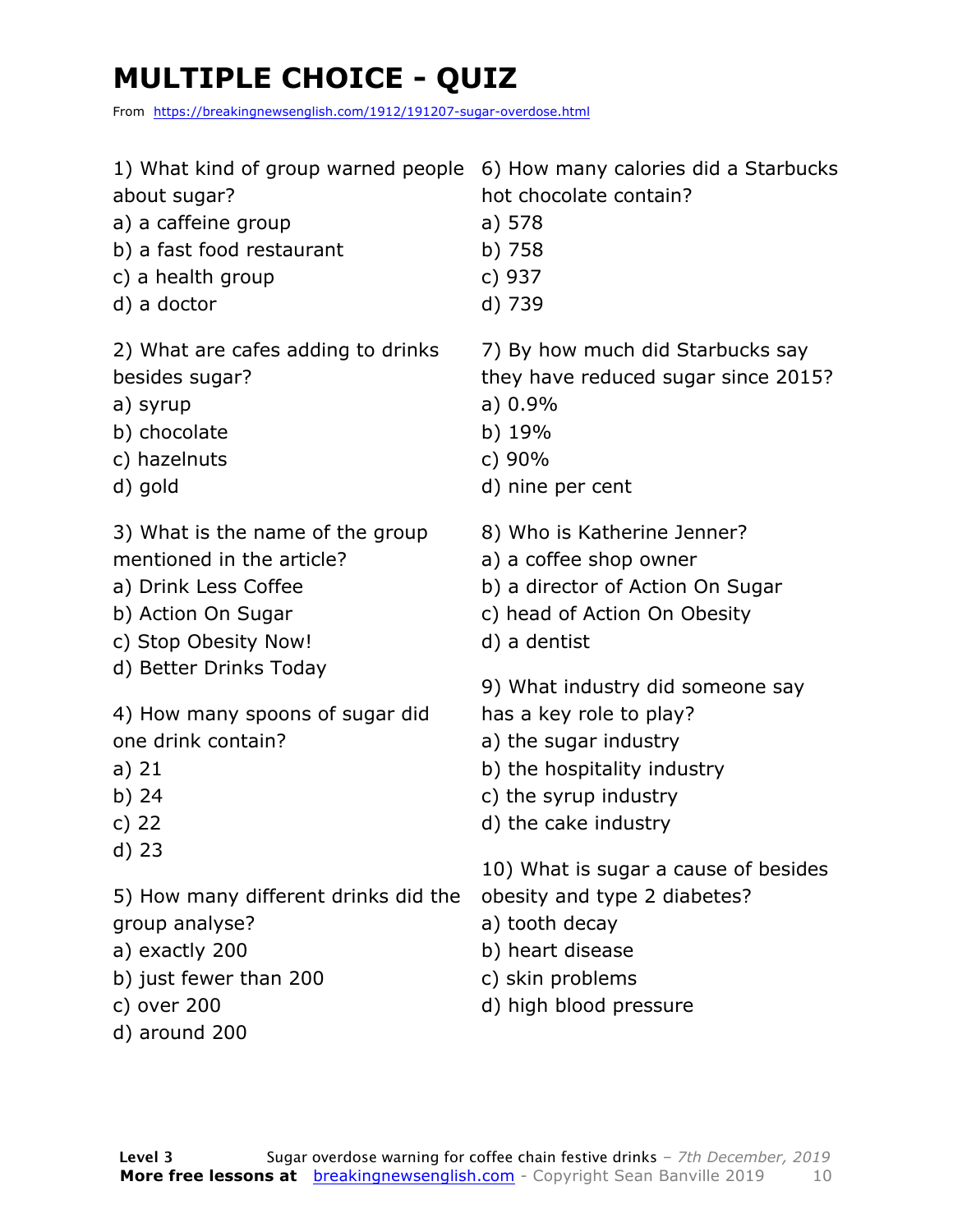### **ROLE PLAY**

From https://breakingnewsenglish.com/1912/191207-sugar-overdose.html

#### **Role A – Coffee**

You think coffee is the best drink. Tell the others three reasons why. Tell them what is wrong with their drinks. Also, tell the others which is the worst of these (and why): tea, water or cola.

#### **Role B – Tea**

You think tea is the best drink. Tell the others three reasons why. Tell them what is wrong with their drinks. Also, tell the others which is the worst of these (and why): coffee, water or cola.

#### **Role C – Water**

You think water is the best drink. Tell the others three reasons why. Tell them what is wrong with their drinks. Also, tell the others which is the worst of these (and why): tea, coffee or cola.

#### **Role D – Cola**

You think cola is the best drink. Tell the others three reasons why. Tell them what is wrong with their drinks. Also, tell the others which is the worst of these (and why): tea, water or coffee.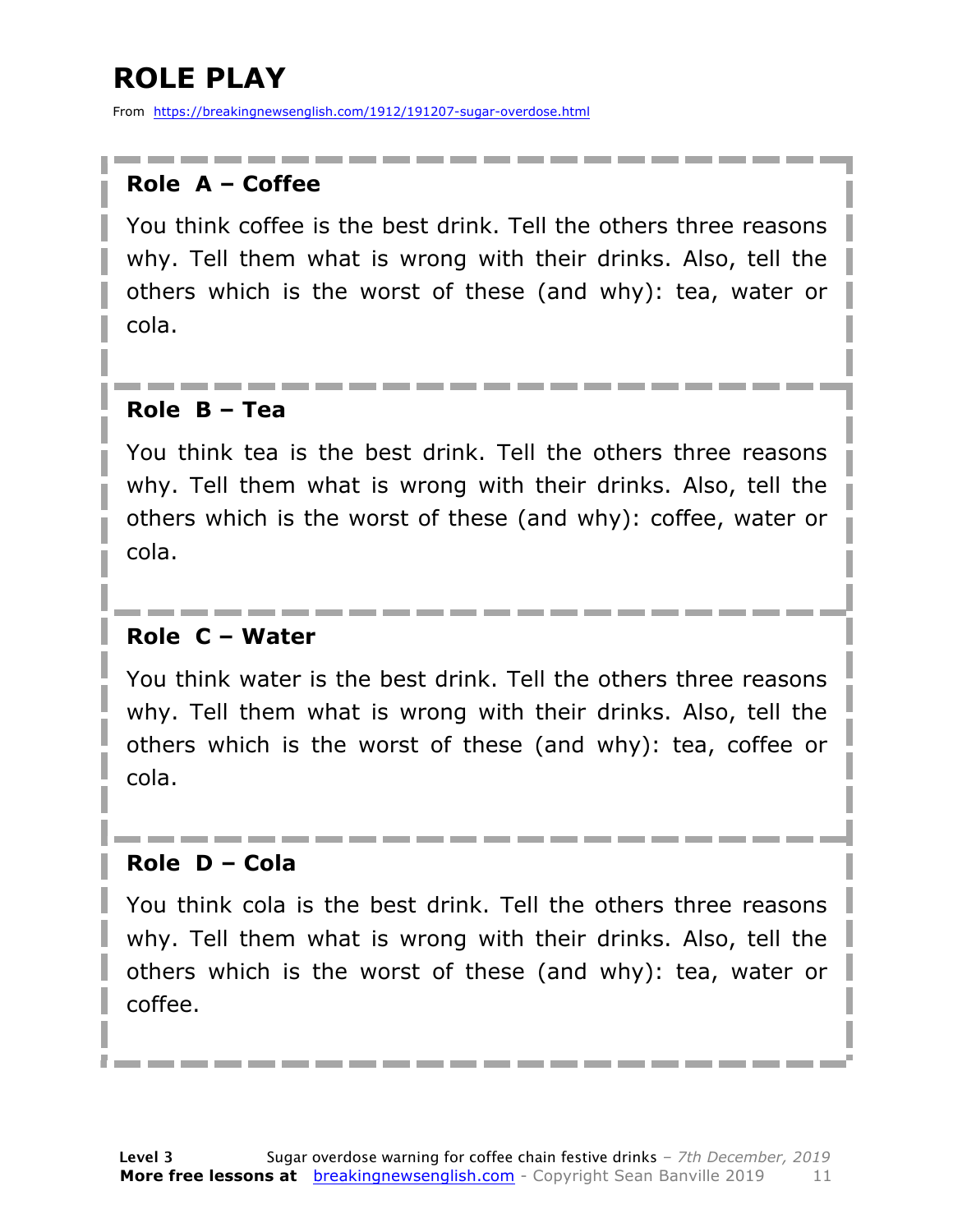## **AFTER READING / LISTENING**

From https://breakingnewsenglish.com/1912/191207-sugar-overdose.html

**1. WORD SEARCH:** Look in your dictionary / computer to find collocates, other meanings, information, synonyms … for the words 'coffee' and 'sugar'.

| coffee | sugar |
|--------|-------|
|        |       |
|        |       |
|        |       |

- Share your findings with your partners.
- Make questions using the words you found.
- Ask your partner / group your questions.

2. **ARTICLE OUESTIONS:** Look back at the article and write down some questions you would like to ask the class about the text.

- Share your questions with other classmates / groups.
- Ask your partner / group your questions.

**3. GAP FILL:** In pairs / groups, compare your answers to this exercise. Check your answers. Talk about the words from the activity. Were they new, interesting, worth learning…?

**4. VOCABULARY:** Circle any words you do not understand. In groups, pool unknown words and use dictionaries to find their meanings.

**5. TEST EACH OTHER:** Look at the words below. With your partner, try to recall how they were used in the text:

| • careful    | $\cdot$ nine                |
|--------------|-----------------------------|
| • syrup      | •758                        |
| • carried    | $\cdot$ three               |
| $\cdot$ 23   | $\cdot$ 2015                |
| • shockingly | $\cdot$ help                |
| • check      | $\overline{2}$<br>$\bullet$ |
|              |                             |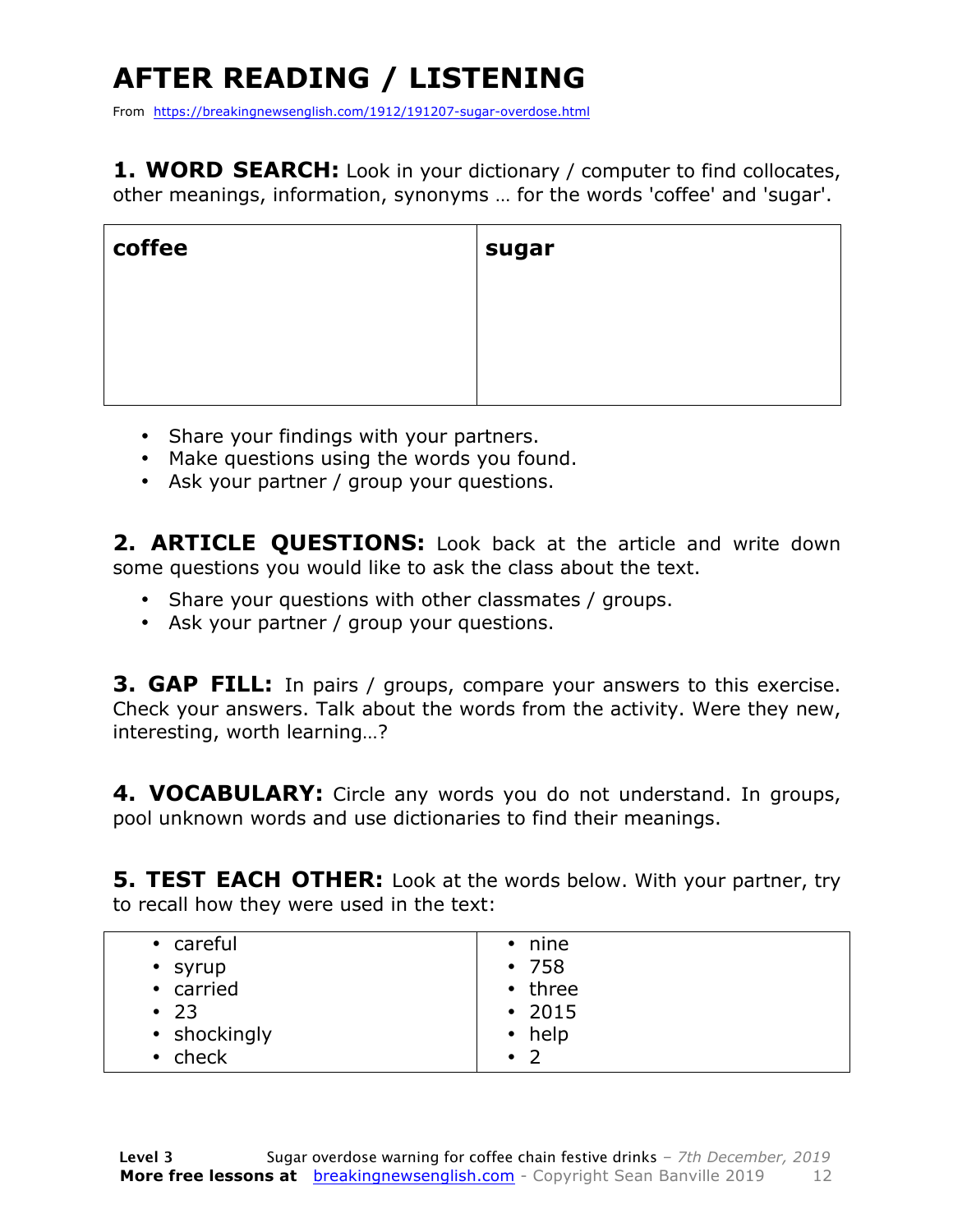### **SUGAR SURVEY**

From https://breakingnewsenglish.com/1912/191207-sugar-overdose.html

Write five GOOD questions about sugar in the table. Do this in pairs. Each student must write the questions on his / her own paper.

When you have finished, interview other students. Write down their answers.

|      | STUDENT 1 | STUDENT 2 | STUDENT 3 |
|------|-----------|-----------|-----------|
| Q.1. |           |           |           |
| Q.2. |           |           |           |
| Q.3. |           |           |           |
| Q.4. |           |           |           |
| Q.5. |           |           |           |

- Now return to your original partner and share and talk about what you found out. Change partners often.
- Make mini-presentations to other groups on your findings.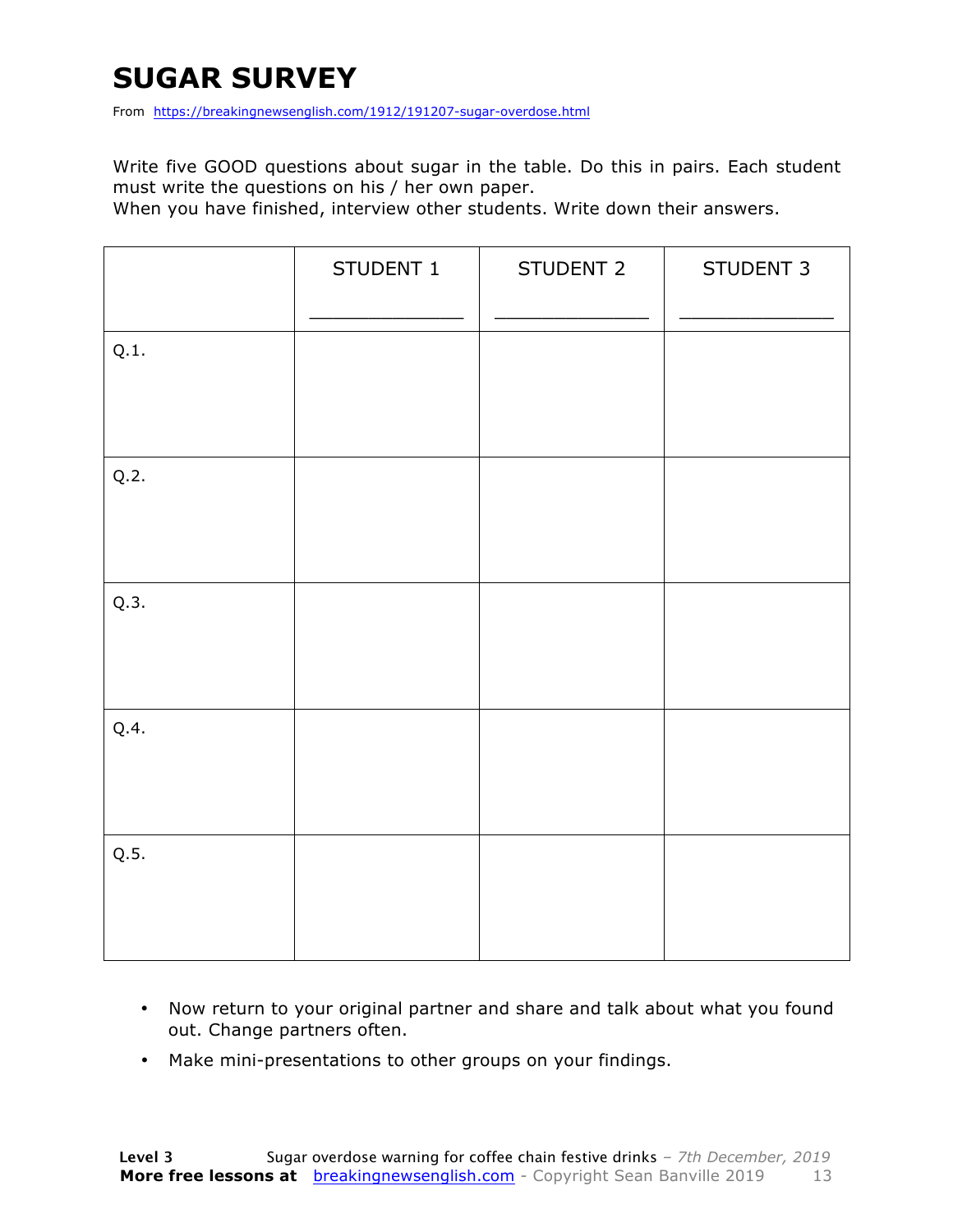### **SUGAR DISCUSSION**

STUDENT A's QUESTIONS (Do not show these to student B)

- 1. What did you think when you read the headline?
- 2. What images are in your mind when you hear the word 'sugar'?
- 3. What do you think of sugar?
- 4. Why do we love sugar so much?
- 5. Can you live without sugar?
- 6. What is your favourite coffee-shop drink?
- 7. What do you think of Starbucks?
- 8. Why are the sugar levels 'shockingly' high?
- 9. Should coffee shops offer healthier drinks?
- 10. Should people be able to sue coffee shops for health problems?

*Sugar overdose warning for coffee chain festive drinks – 7th December, 2019* Thousands more free lessons at breakingnewsenglish.com

-----------------------------------------------------------------------------

#### **SUGAR DISCUSSION**

STUDENT B's QUESTIONS (Do not show these to student A)

- 11. Did you like reading this article? Why/not?
- 12. What do you think of when you hear the word 'drink'?
- 13. What do you think about what you read?
- 14. How healthy or unhealthy is sugar?
- 15. Would you like a Starbucks 'Venti' caramel hot chocolate?
- 16. Are sugary drinks or fruit juices better?
- 17. Have you ever had tooth decay?
- 18. How healthy are your teeth?
- 19. How can obese people be healthier?
- 20. What questions would you like to ask Action On Sugar?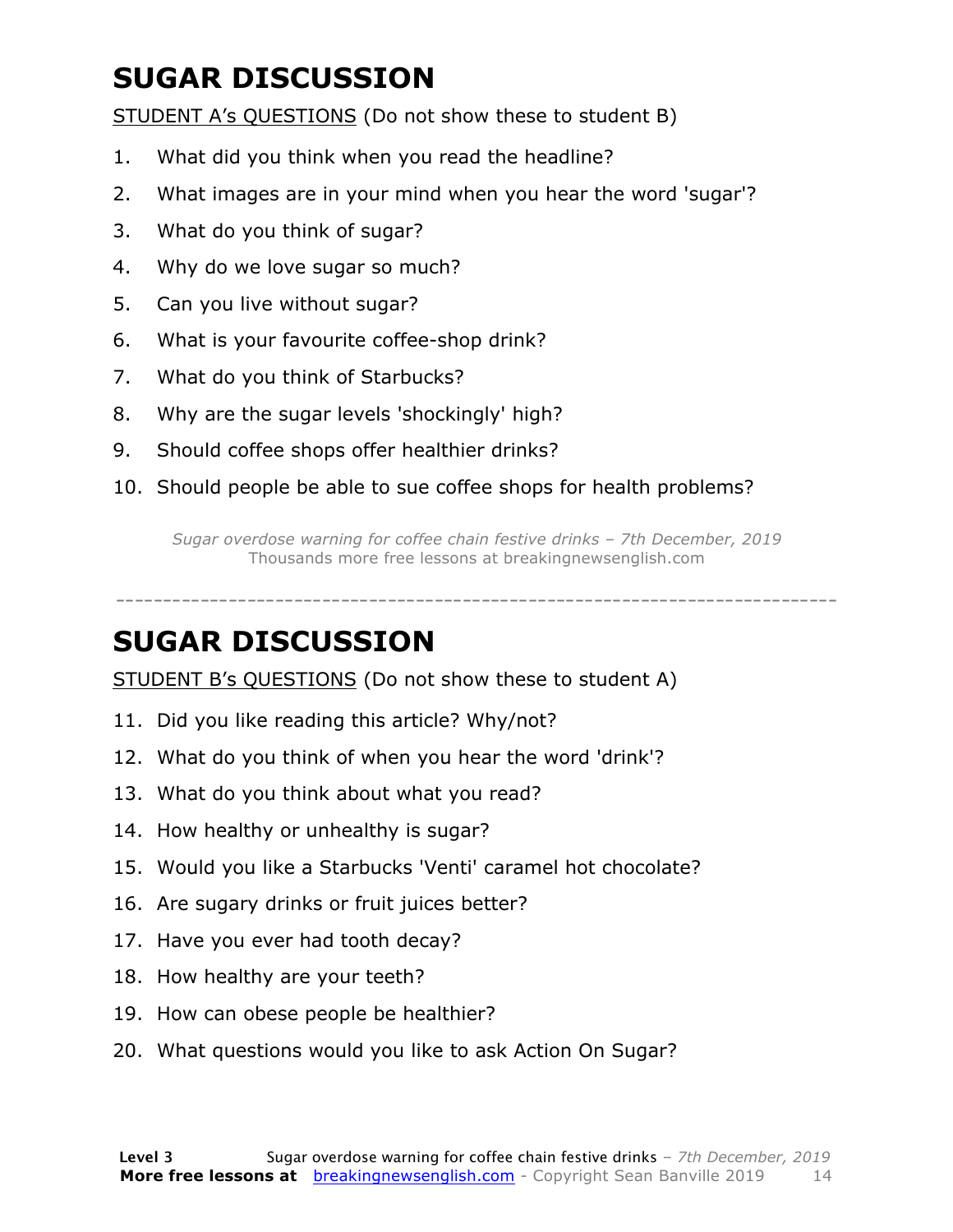### **DISCUSSION (Write your own questions)**

STUDENT A's QUESTIONS (Do not show these to student B)

| 1. |                                          |
|----|------------------------------------------|
|    |                                          |
| 2. |                                          |
|    |                                          |
| 3. |                                          |
|    |                                          |
| 4. |                                          |
|    |                                          |
| 5. |                                          |
|    |                                          |
| 6. |                                          |
|    |                                          |
|    | Copyright © breakingnewsenglish.com 2019 |

**DISCUSSION (Write your own questions)** 

STUDENT B's QUESTIONS (Do not show these to student A)

| 1. |                                                    |  |  |
|----|----------------------------------------------------|--|--|
| 2. |                                                    |  |  |
|    |                                                    |  |  |
| 3. |                                                    |  |  |
|    |                                                    |  |  |
| 4. |                                                    |  |  |
| 5. | <u> 1980 - John Stone, Amerikaansk politiker (</u> |  |  |
|    |                                                    |  |  |
| 6. |                                                    |  |  |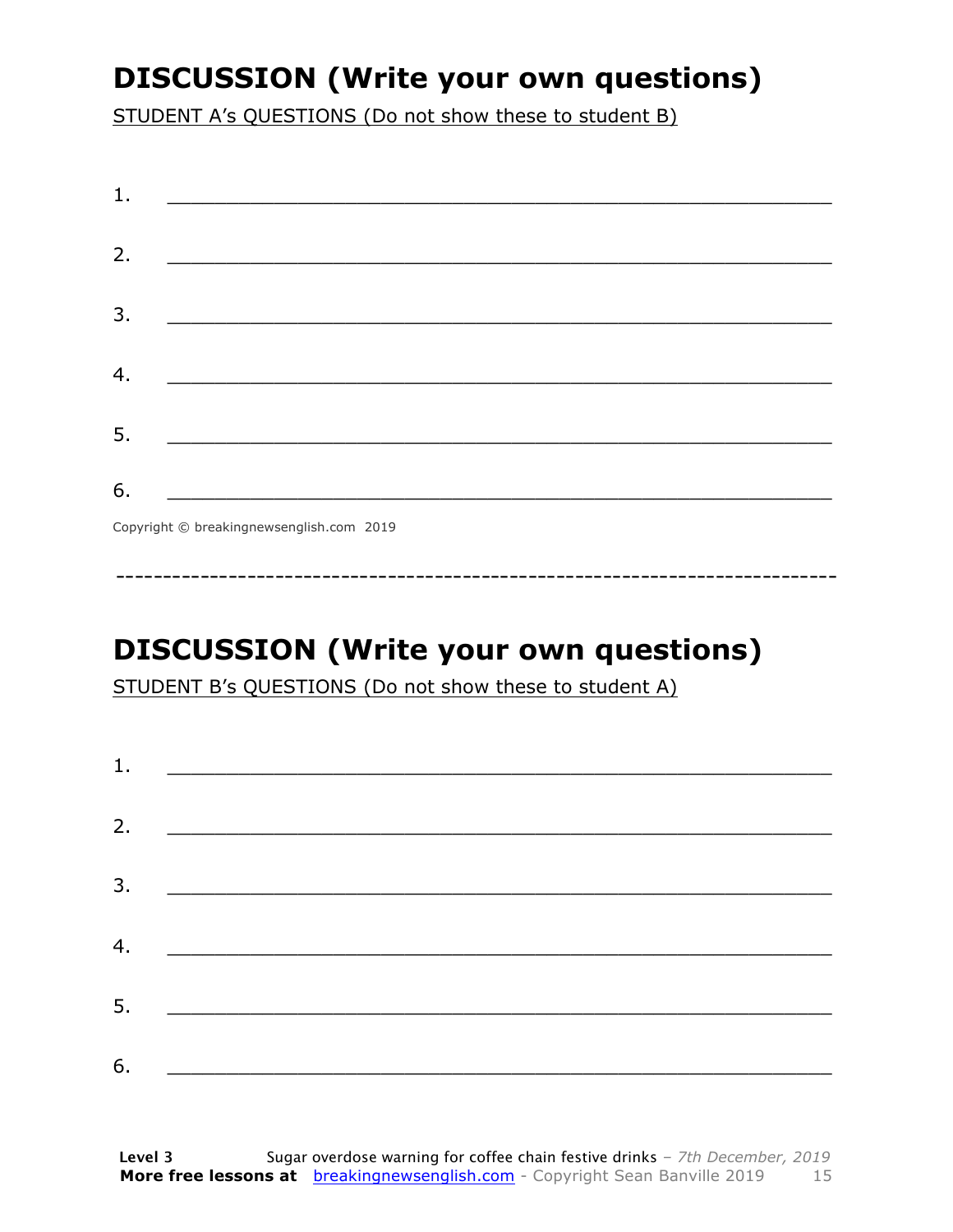### **LANGUAGE - CLOZE**

From https://breakingnewsenglish.com/1912/191207-sugar-overdose.html

A health group has  $(1)$  people to be careful about how much sugar is in their drinks when they go to coffee shops. Many cafes in the UK are  $(2)$  extra sugar and syrup to their festive drinks  $(3)$  \_\_\_\_ the run-up to Christmas. The health group is called Action on Sugar (AOS). It carried out research on how sweet hot drinks (4) \_\_\_\_ in coffee chains around the country. It found that some lattes and hot chocolates contained as much as 23 spoons (5) \_\_\_\_ sugar. It analysed over 200 different drinks. The researchers said they found "shockingly" high levels of sugar in many of the drinks. An AOS spokesperson said people with obesity, diabetes and other health conditions (6) \_\_\_\_ to check what they were drinking.

Action On Sugar analysed drinks from nine (7) \_\_\_\_\_ coffee shop chains. It found the unhealthiest drink was the Starbucks "Venti" caramel hot chocolate. It contained 93.7g of sugar and 758 calories. AOS says it has as (8) \_\_\_\_ sugar as three cans of Coca-Cola. A spokeswoman for Starbucks said: "We are committed to reducing sugar in all our (9) \_\_\_\_\_ and since 2015 we've delivered a nine per cent reduction in the sugar (10) ." Katharine Jenner, a director at AOS, said: "The hospitality industry has a (11) \_\_\_\_\_ role to play in being transparent. It must help to reduce the amount of sugar we consume. Sugar is one of the biggest causes of obesity, type 2 diabetes and tooth  $(12)$  ."

#### **Put the correct words from the table below in the above article.**

| 1.  | (a) | warmed    | (b) | waned        | (c) | warned     | (d) | weaned   |
|-----|-----|-----------|-----|--------------|-----|------------|-----|----------|
| 2.  | (a) | adding    | (b) | addition     | (c) | added      | (d) | add      |
| 3.  | (a) | in        | (b) | at           | (c) | оf         | (d) | by       |
| 4.  | (a) | were      | (b) | as           | (c) | have       | (d) | do       |
| 5.  | (a) | all       | (b) | on           | (c) | at         | (d) | of       |
| 6.  | (a) | needs     | (b) | needy        | (c) | necessary  | (d) | needed   |
| 7.  | (a) | different | (b) | differential | (c) | difference | (d) | differed |
| 8.  | (a) | many      | (b) | more         | (c) | most       | (d) | much     |
| 9.  | (a) | beverages | (b) | averages     | (c) | outages    | (d) | outrages |
| 10. | (a) | contain   | (b) | content      | (c) | cement     | (d) | comment  |
| 11. | (a) | padlock   | (b) | key          | (c) | lock       | (d) | solution |
| 12. | (a) | decay     | (b) | rotten       | (c) | spoil      | (d) | collapse |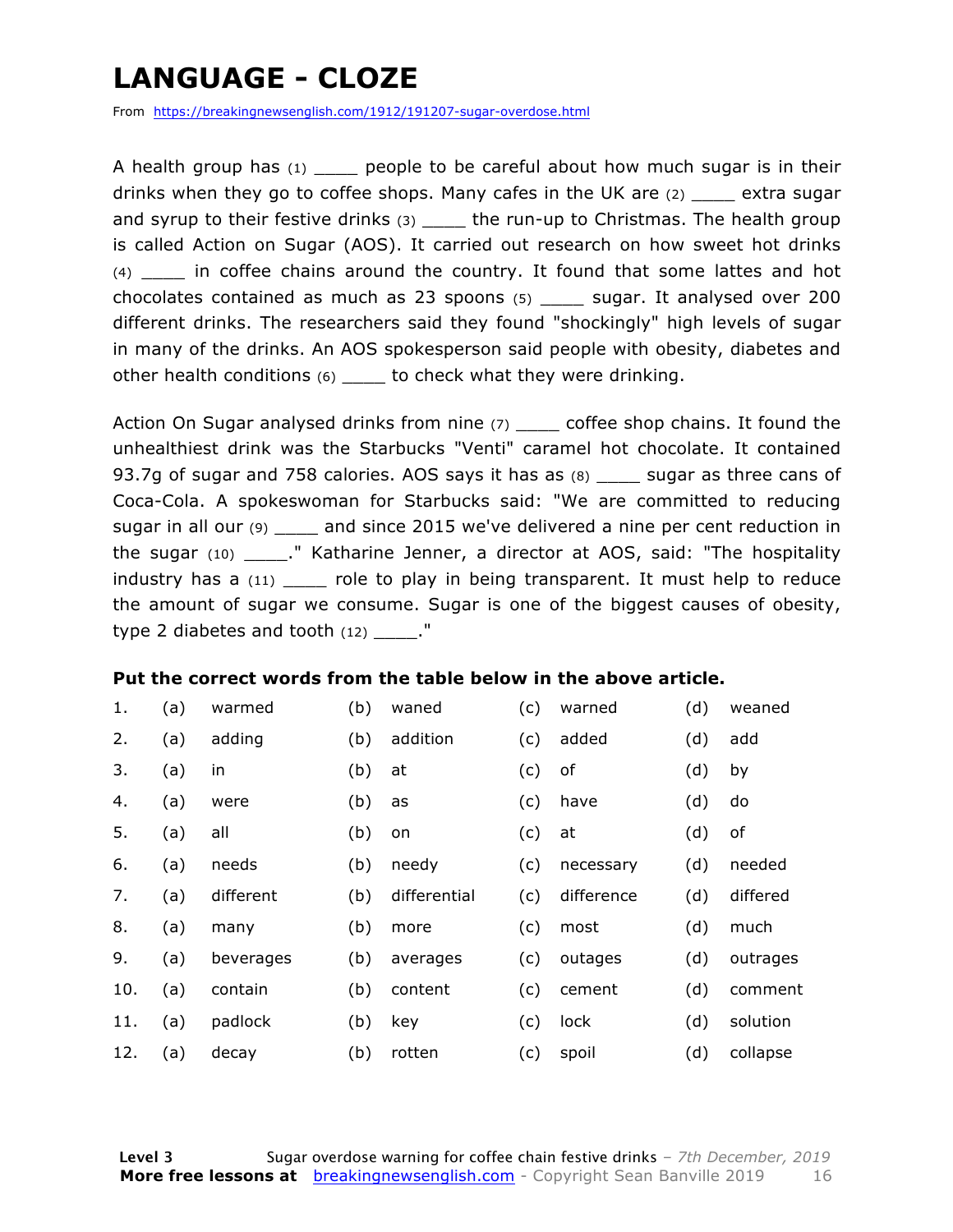### **SPELLING**

From https://breakingnewsenglish.com/1912/191207-sugar-overdose.html

#### **Paragraph 1**

- 1. extra sugar and sryup
- 2. ieetvsf drinks
- 3. It yeldaasn over 200 different drinks
- 4. iolyknsgch high levels
- 5. people with ytsobei
- 6. tibseead and other health conditions

#### **Paragraph 2**

- 7. 758 eoairlcs
- 8. a nine per cent trondcieu
- 9. The hospitality rnytsiud
- 10. being srrnaettnpa
- 11. the amount of sugar we enscuom
- 12. tooth yadec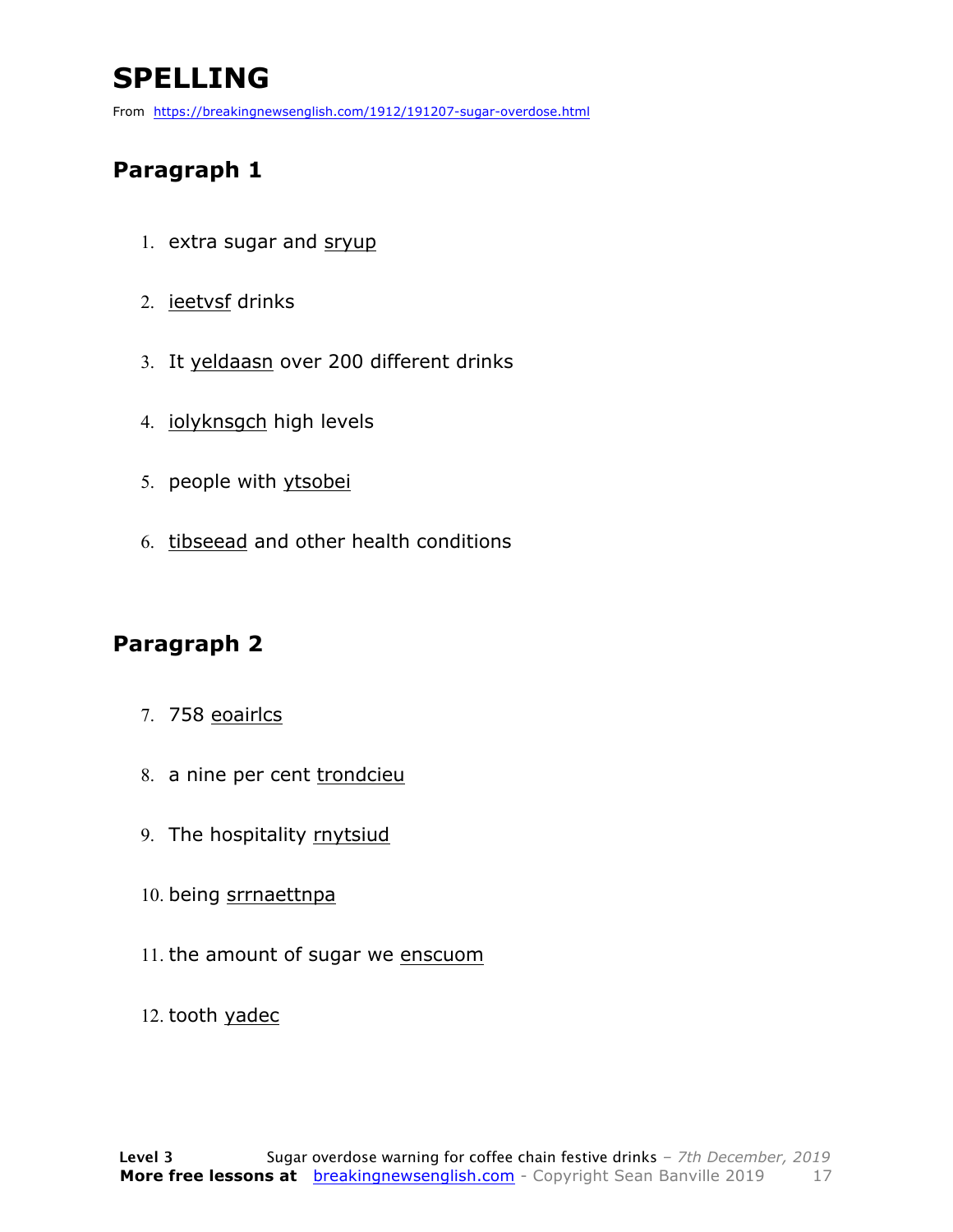### **PUT THE TEXT BACK TOGETHER**

From https://breakingnewsenglish.com/1912/191207-sugar-overdose.html

#### **Number these lines in the correct order.**

- ( ) up to Christmas. The health group is called Action on Sugar (AOS). It carried out
- ( ) go to coffee shops. Many cafes in the UK are adding extra sugar and syrup to their festive drinks in the run-
- ( ) content." Katharine Jenner, a director at AOS, said: "The hospitality industry has a key role to
- ( ) Action On Sugar analysed drinks from nine different coffee shop chains. It found the unhealthiest drink
- ( ) said they found "shockingly" high levels of sugar in many of the drinks. An AOS spokesperson said people with
- ( ) much sugar as three cans of Coca-Cola. A spokeswoman for Starbucks said: "We are committed to reducing
- ( *1* ) A health group has warned people to be careful about how much sugar is in their drinks when they
- ( ) sugar in all our beverages and since 2015 we've delivered a nine per cent reduction in the sugar
- ( ) was the Starbucks "Venti" caramel hot chocolate. It contained 93.7g of sugar and 758 calories. AOS says it has as
- ( ) chocolates contained as much as 23 spoons of sugar. It analysed over 200 different drinks. The researchers
- ( ) obesity, diabetes and other health conditions needed to check what they were drinking.
- ( ) play in being transparent. It must help to reduce the amount of sugar we consume. Sugar
- ( ) is one of the biggest causes of obesity, type 2 diabetes and tooth decay."
- ( ) research on how sweet hot drinks were in coffee chains around the country. It found that some lattes and hot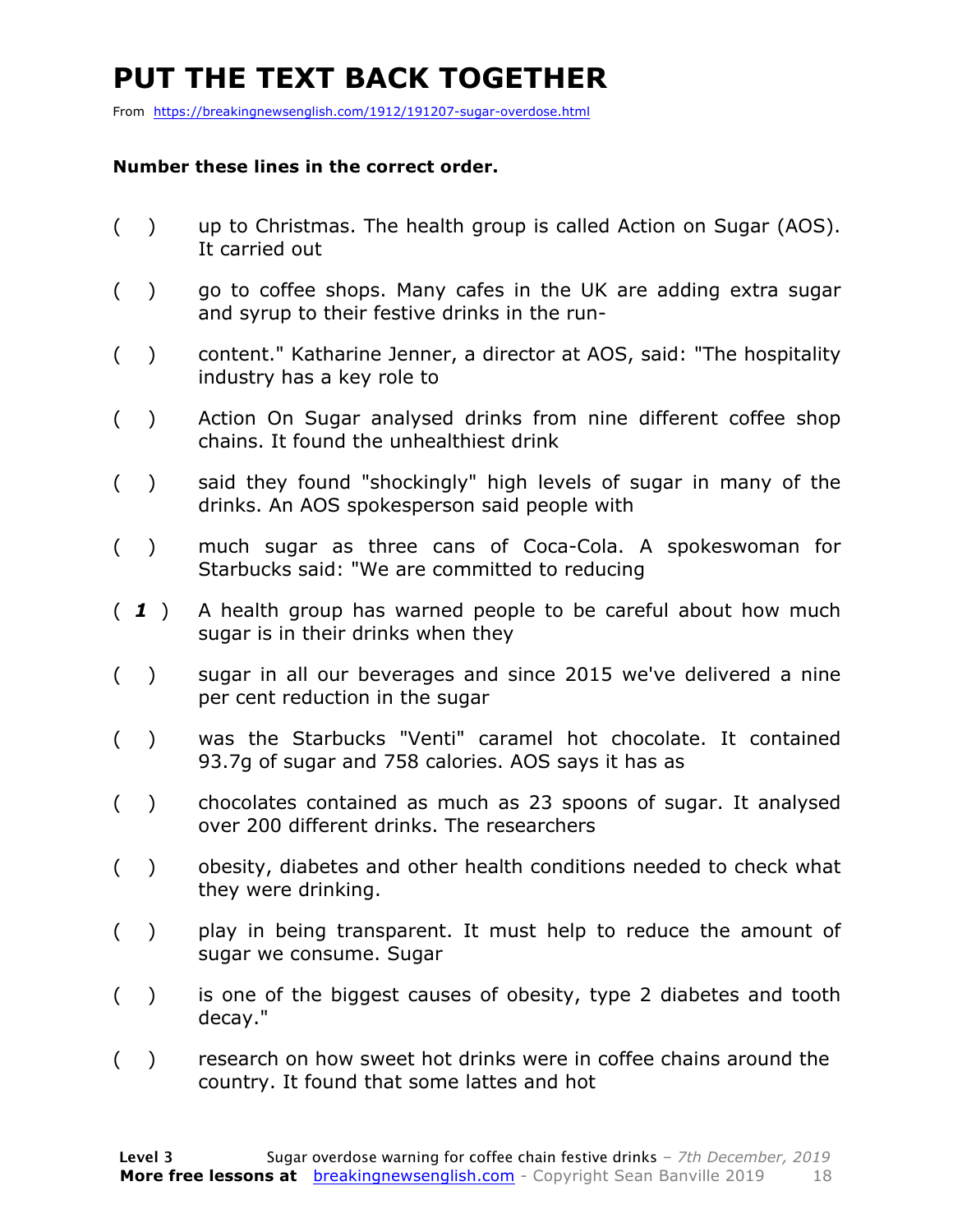#### **PUT THE WORDS IN THE RIGHT ORDER**

From https://breakingnewsenglish.com/1912/191207-sugar-overdose.html

1. be warned health group people careful . to A

2. sugar . Cafes adding in UK are the extra

3. drinks how on hot Research were . sweet

4. much chocolates as spoons . Hot 23 as contained

5. sugar . They found high shockingly levels of

6. coffee shop nine chains . Analysed different drinks from

7. Coca-Cola . sugar cans three much As of as

8. Committed sugar in our to all reducing beverages .

9. The role . key hospitality has industry a

10. the must amount help It reduce of sugar .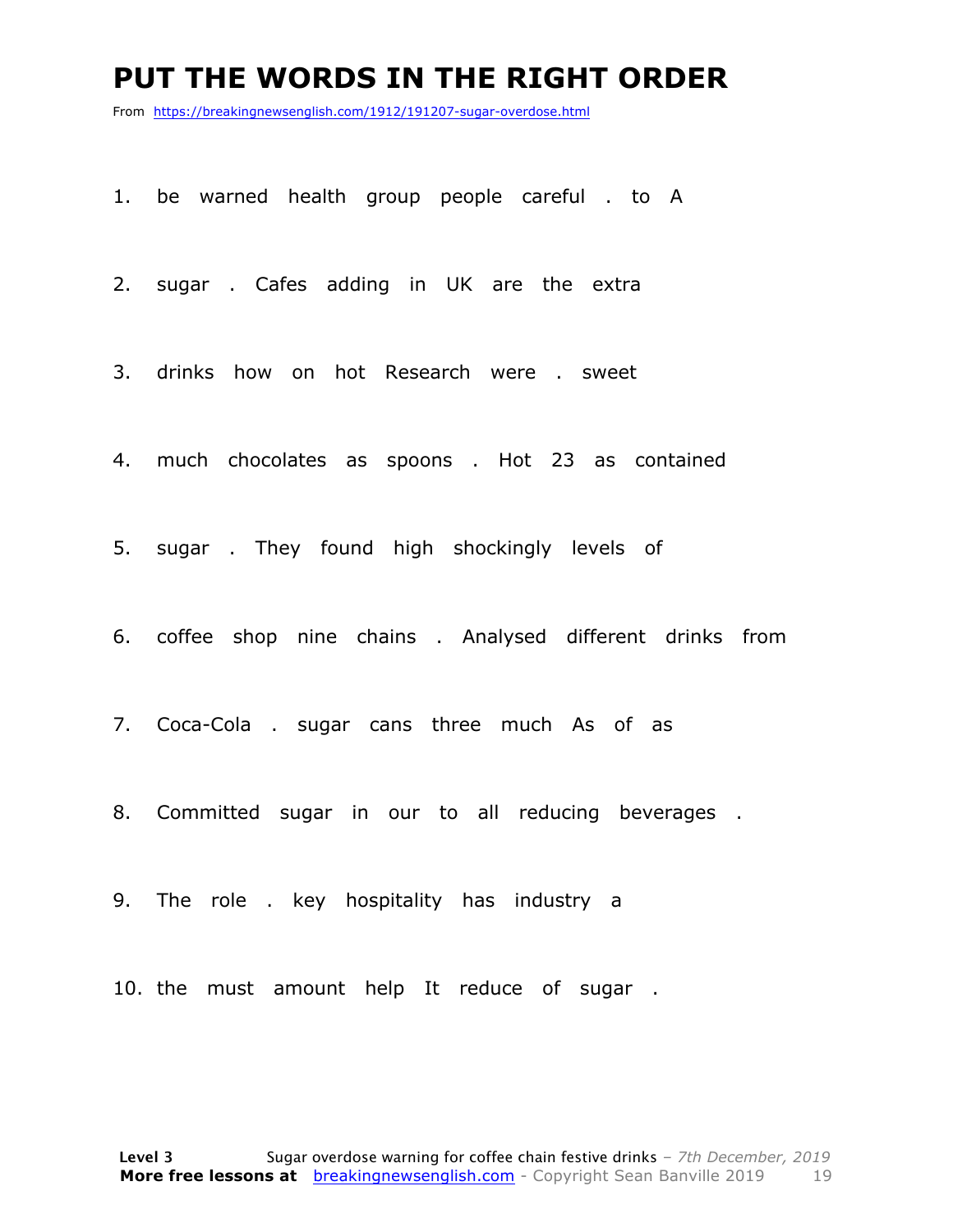### **CIRCLE THE CORRECT WORD (20 PAIRS)**

From https://breakingnewsenglish.com/1912/191207-sugar-overdose.html

A *health / healthy* group has warned people to be careful about how much sugar is *on / in* their drinks when they go to coffee shops. Many cafes in the UK are *adding / addition* extra sugar and syrup to their festive drinks in the *leg-up / run-up* to Christmas. The health group is called Action on Sugar (AOS). It carried out research on how *sweetie / sweet* hot drinks were in coffee chains around the country. It found that some *slats / lattes* and hot chocolates contained as much as 23 spoons of sugar. It analysed over 200 *different / difference* drinks. The researchers said they found "shockingly" high levels of *sugar / sugary* in many of the drinks. An AOS spokesperson said people with obesity, *diabetes / diabetics* and other health conditions needed to check what they were *drunk / drinking*.

Action On Sugar *analysis / analysed* drinks from nine different coffee shop chains. It found the unhealthiest drink was the Starbucks "Venti" caramel hot chocolate. It *contained / contents* 93.7g of sugar and 758 calories. AOS says it has as *much / many* sugar as three cans of Coca-Cola. A spokeswoman for Starbucks said: "We are committed *of / to* reducing sugar in all our beverages and *for / since* 2015 we've delivered a nine per cent *induction / reduction* in the sugar content." Katharine Jenner, a director *by / at* AOS, said: "The hospitality industry has a *key / padlock* role to play in being transparent. It must help to reduce the amount of sugar we *resume / consume*. Sugar is one of the biggest causes of obesity, type 2 diabetes and tooth *decal / decay*."

#### **Talk about the connection between each pair of words in italics, and why the correct word is correct.**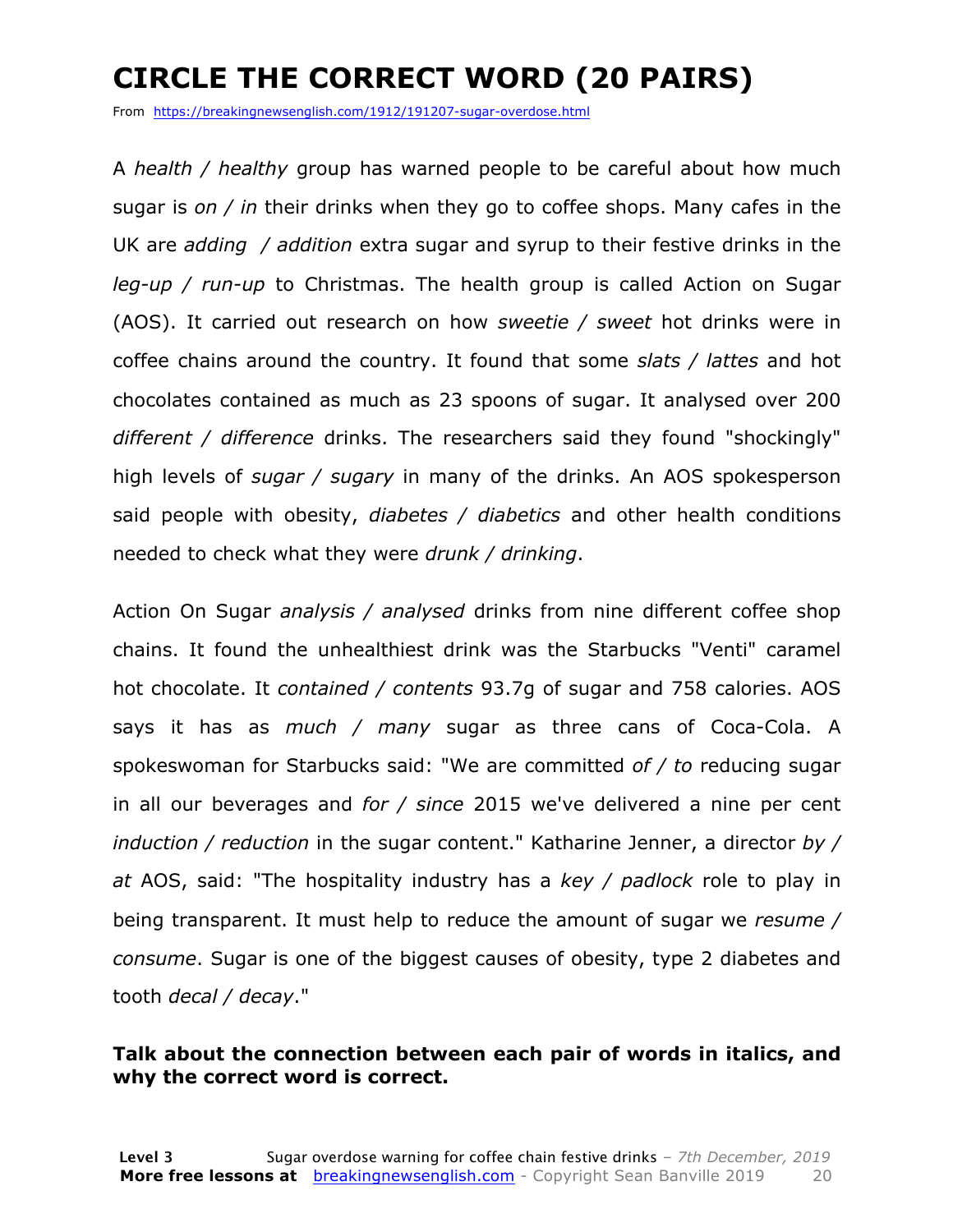### **INSERT THE VOWELS (a, e, i, o, u)**

From https://breakingnewsenglish.com/1912/191207-sugar-overdose.html

A h\_ **\_** l t h g r\_ **\_** p h\_s w\_r n\_d p\_ **\_** p l\_ t\_ b\_ c\_r\_f\_l \_b\_ **\_** t h\_w m\_c h s\_g\_r \_s \_n t h\_ **\_** r d r\_n k s w h\_n t h\_y  $g_$  t\_ c\_f f\_\_ s h\_p s . M\_n y  $c_f$ <sub>s</sub>  $n$  th U K  $r$  ddng x tr sgr ndsy r\_p t\_ t h\_ **\_** r f\_s t\_v\_ d r\_n k s \_n t h\_ r\_n - \_p t\_ C h r\_s t m\_s . T h\_ h\_ **\_** l t h g r\_ **\_** p \_s c\_l l\_d A c t \_ **\_** n \_n S\_g\_r ( A O S ) . I t c\_r r \_ **\_** d \_ **\_** t r\_s\_ **\_** r c h \_n h\_w s w\_ **\_** t h\_t d r\_n k s w\_r\_ \_n c\_f f\_ **\_**  c h\_ **\_** n s \_r\_ **\_** n d t h\_ c\_ **\_** n t r y . I t f\_ **\_** n d t h\_t s\_m\_ l\_t t\_s \_n d h\_t c h\_c\_l\_t\_s c\_n t\_ **\_** n\_d \_s m\_c h \_s 2 3 s p\_ **\_** n s \_f s\_g\_r . I t \_n\_l y s\_d \_v\_r 2 0 0 d\_f f\_r\_n t d r\_n k s . T h\_ r\_s\_ **\_** r c h\_r s s \_ **\_** d t h\_y f\_ **\_** n d " s h\_c k\_n g l y " h\_g h l\_v\_l s \_f s\_g\_r \_n m\_n y \_f t h\_ d r\_n k s . A n A O S s p\_k\_s p\_r s\_n s\_ **\_** d p\_ **\_** p l\_ w\_t h \_b\_s\_t y , d\_ **\_**  b\_t\_s \_n d \_t h\_r h\_ **\_** l t h c\_n d\_t\_ **\_** n s n\_ **\_** d\_d t\_ c h\_c k w h\_t t h\_y w\_r\_ d r\_n k\_n g .

A c t\_ **\_** n O n S\_g\_r \_n\_l y s\_d d r\_n k s f r\_m n\_n\_ d\_f f\_r\_n t c\_f f\_ **\_** s h\_p c h\_ **\_** n s . I t f\_ **\_** n d t h\_ \_n h\_ **\_** l t h\_ **\_** s t d r\_n k w\_s t h\_ S t\_r b\_c k s " V\_n t\_" c\_r\_m\_l h\_t c h\_c\_l\_t\_. I t c\_n t\_ **\_** n\_d 9 3 . 7 g \_f s\_g\_r \_n d 7 5 8 c\_l\_r\_ **\_** s . A O S s\_y s \_t  $h_s$  \_s m\_c h s\_g\_r \_s t h r\_\_ c\_n s \_f C\_c\_-C\_l\_. A s p\_k\_s w\_m\_n f\_r S t\_r b\_c k s s\_ **\_** d : " W\_ \_r\_ c\_m m\_t t\_d t\_ r\_d\_c\_n g s\_g\_r \_n \_l l \_ **\_** r  $b_v_r_g_s$   $n$  d  $s_n c$  2 0 1 5  $w$  v d l v r d n\_n\_ p\_r c\_n t r\_d\_c t\_ **\_** n \_n t h\_ s\_g\_r c\_n t\_n t . " K\_t h\_ r\_n\_ J\_n n\_r , \_ d\_r\_c t\_r \_t A O S , s\_ **\_** d : " T h\_ h\_s p\_t\_l\_t y \_n d\_s t r y h\_s \_ k\_y r\_l\_ t\_ p l\_y \_n b\_ **\_** n g t r\_n s p\_r\_n t . I t m\_s t h\_l p t\_ r\_d\_c\_ t h\_ \_m\_ **\_** n t \_f s\_g\_r w\_ c\_n s\_m\_. S\_g\_r \_s \_n\_ \_f t h\_ b\_g g\_s t c\_ **\_** s\_s \_f \_b\_s\_t y , t y p\_ 2 d \_ **\_** b\_t\_s \_n d t\_ **\_** t h d\_c\_y . "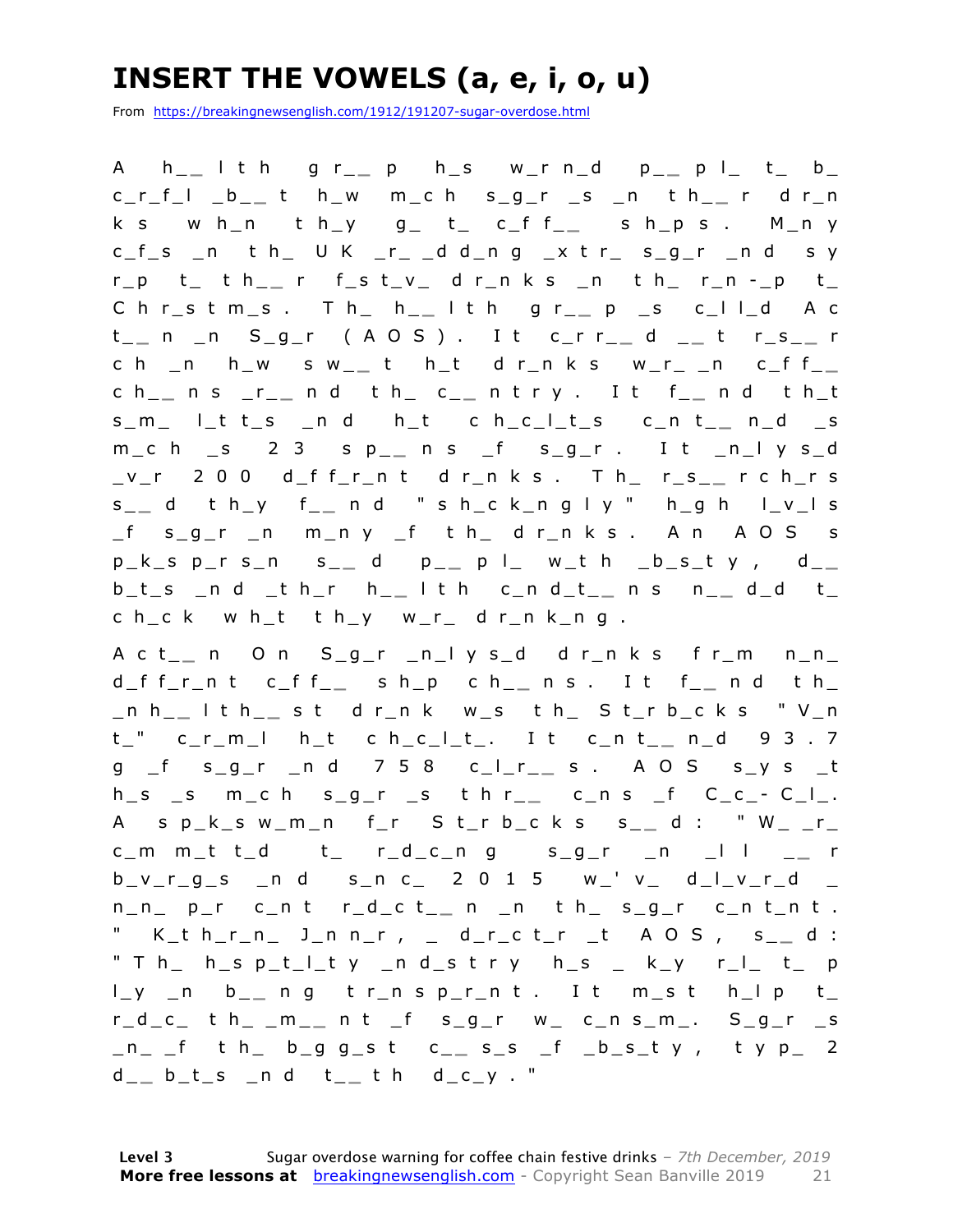#### **PUNCTUATE THE TEXT AND ADD CAPITALS**

From https://breakingnewsenglish.com/1912/191207-sugar-overdose.html

a health group has warned people to be careful about how much sugar is in their drinks when they go to coffee shops many cafes in the uk are adding extra sugar and syrup to their festive drinks in the runup to christmas the health group is called action on sugar aos it carried out research on how sweet hot drinks were in coffee chains around the country it found that some lattes and hot chocolates contained as much as 23 spoons of sugar it analysed over 200 different drinks the researchers said they found shockingly high levels of sugar in many of the drinks an aos spokesperson said people with obesity diabetes and other health conditions needed to check what they were drinking

action on sugar analysed drinks from nine different coffee shop chains it found the unhealthiest drink was the starbucks venti caramel hot chocolate it contained 937g of sugar and 758 calories aos says it has as much sugar as three cans of coca cola a spokeswoman for starbucks said we are committed to reducing sugar in all our beverages and since 2015 weve delivered a nine per cent reduction in the sugar content katharine jenner a director at aos said the hospitality industry has a key role to play in being transparent it must help to reduce the amount of sugar we consume sugar is one of the biggest causes of obesity type 2 diabetes and tooth decay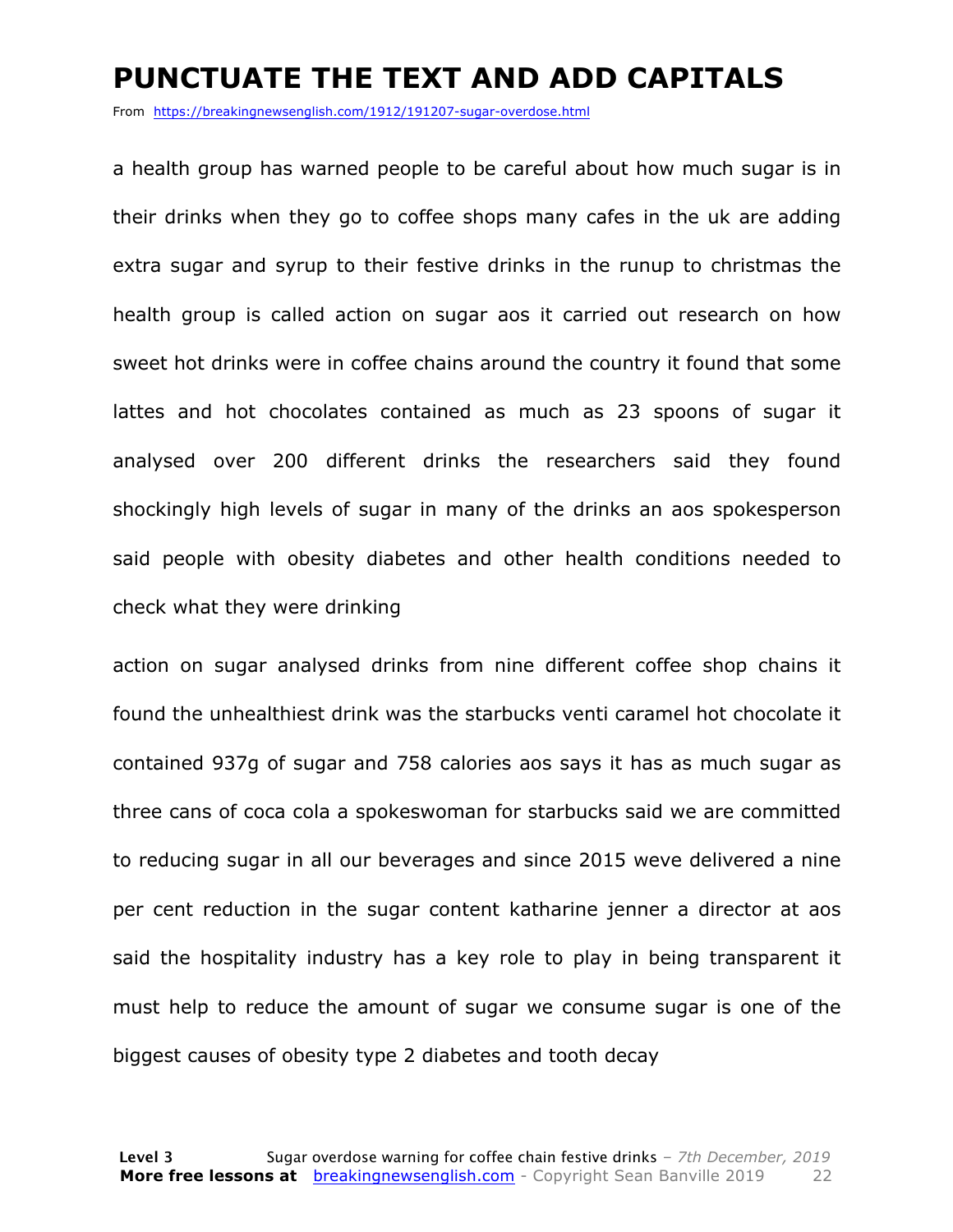## **PUT A SLASH ( / ) WHERE THE SPACES ARE**

From https://breakingnewsenglish.com/1912/191207-sugar-overdose.html

Ahealthgrouphaswarnedpeopletobecarefulabouthowmuchsugarisin theirdrinkswhentheygotocoffeeshops.ManycafesintheUKareadding extrasugarandsyruptotheirfestivedrinksintherun-uptoChristmas.Th ehealthgroupiscalledActiononSugar(AOS).Itcarriedoutresearchonh owsweethotdrinkswereincoffeechainsaroundthecountry.Itfoundtha tsomelattesandhotchocolatescontainedasmuchas23spoonsofsugar. Itanalysedover200differentdrinks.Theresearcherssaidtheyfound"s hockingly"highlevelsofsugarinmanyofthedrinks.AnAOSspokesperso nsaidpeoplewithobesity,diabetesandotherhealthconditionsneededt ocheckwhattheyweredrinking.ActionOnSugaranalyseddrinksfromni nedifferentcoffeeshopchains.ItfoundtheunhealthiestdrinkwastheSt arbucks"Venti"caramelhotchocolate.Itcontained93.7gofsugarand7 58calories.AOSsaysithasasmuchsugarasthreecansofCoca-Cola.Asp okeswomanforStarbuckssaid:"Wearecommittedtoreducingsugarin allourbeveragesandsince2015we'vedeliveredaninepercentreductio ninthesugarcontent."KatharineJenner,adirectoratAOS,said:"Theho spitalityindustryhasakeyroletoplayinbeingtransparent.Itmusthelpt oreducetheamountofsugarweconsume.Sugarisoneofthebiggestcau sesofobesity,type2diabetesandtoothdecay."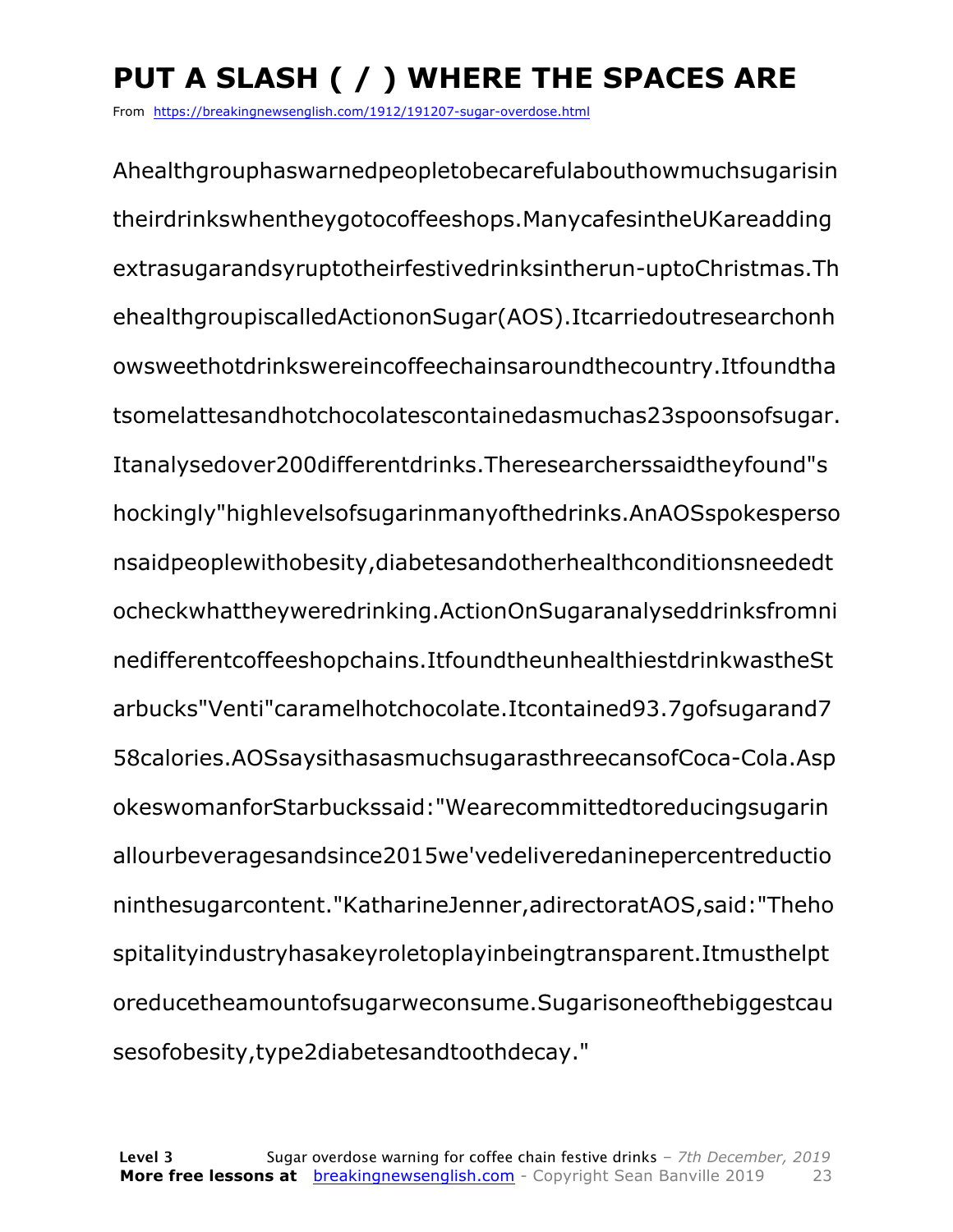### **FREE WRITING**

From https://breakingnewsenglish.com/1912/191207-sugar-overdose.html

Write about sugar for 10 minutes. Comment on your partner's paper.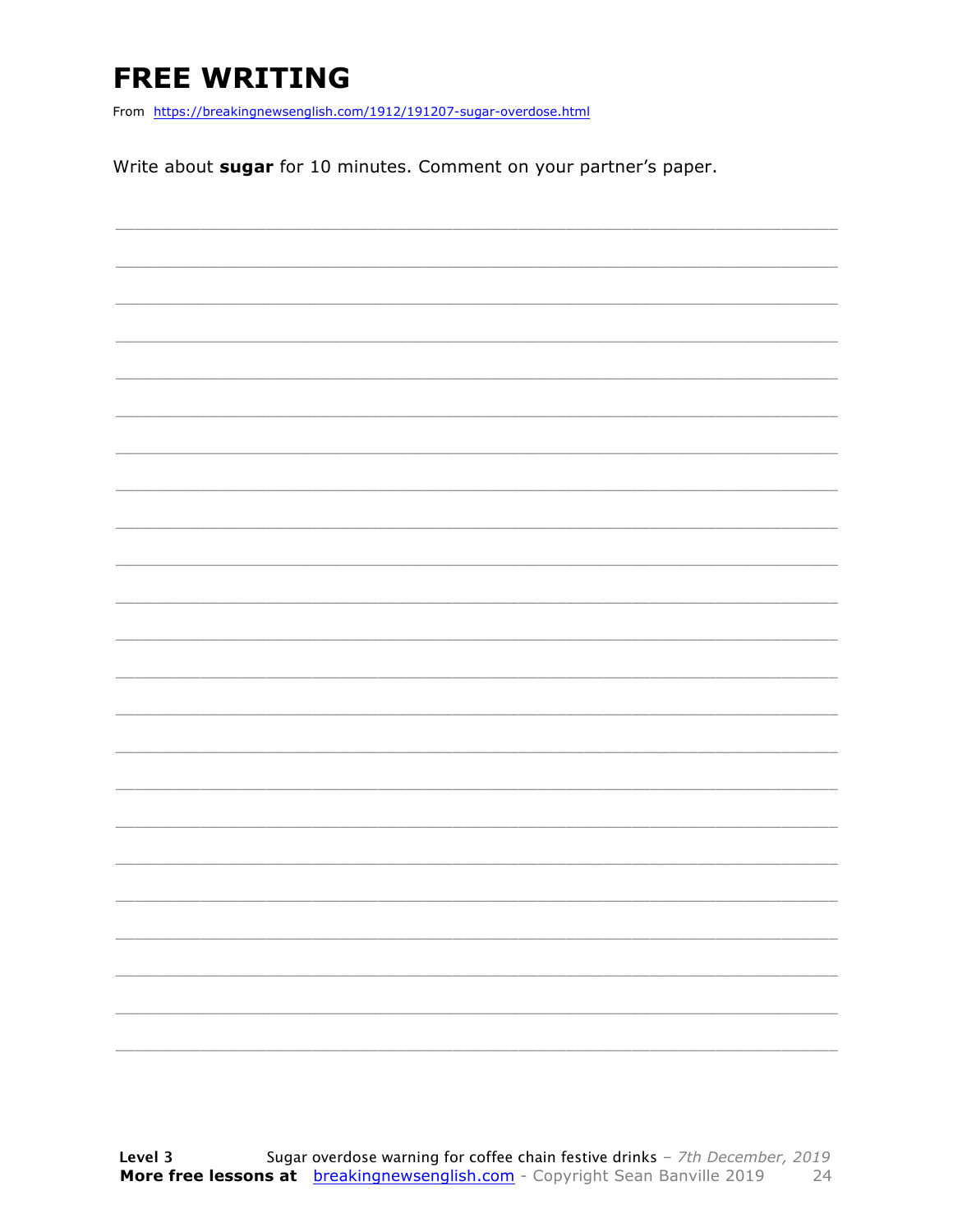### **ACADEMIC WRITING**

From https://breakingnewsenglish.com/1912/191207-sugar-overdose.html

There should be a maximum amount of sugar in any drink. Discuss.

|  |  |  | $\overline{\phantom{0}}$ |
|--|--|--|--------------------------|
|  |  |  |                          |
|  |  |  | -                        |
|  |  |  |                          |
|  |  |  |                          |
|  |  |  |                          |
|  |  |  |                          |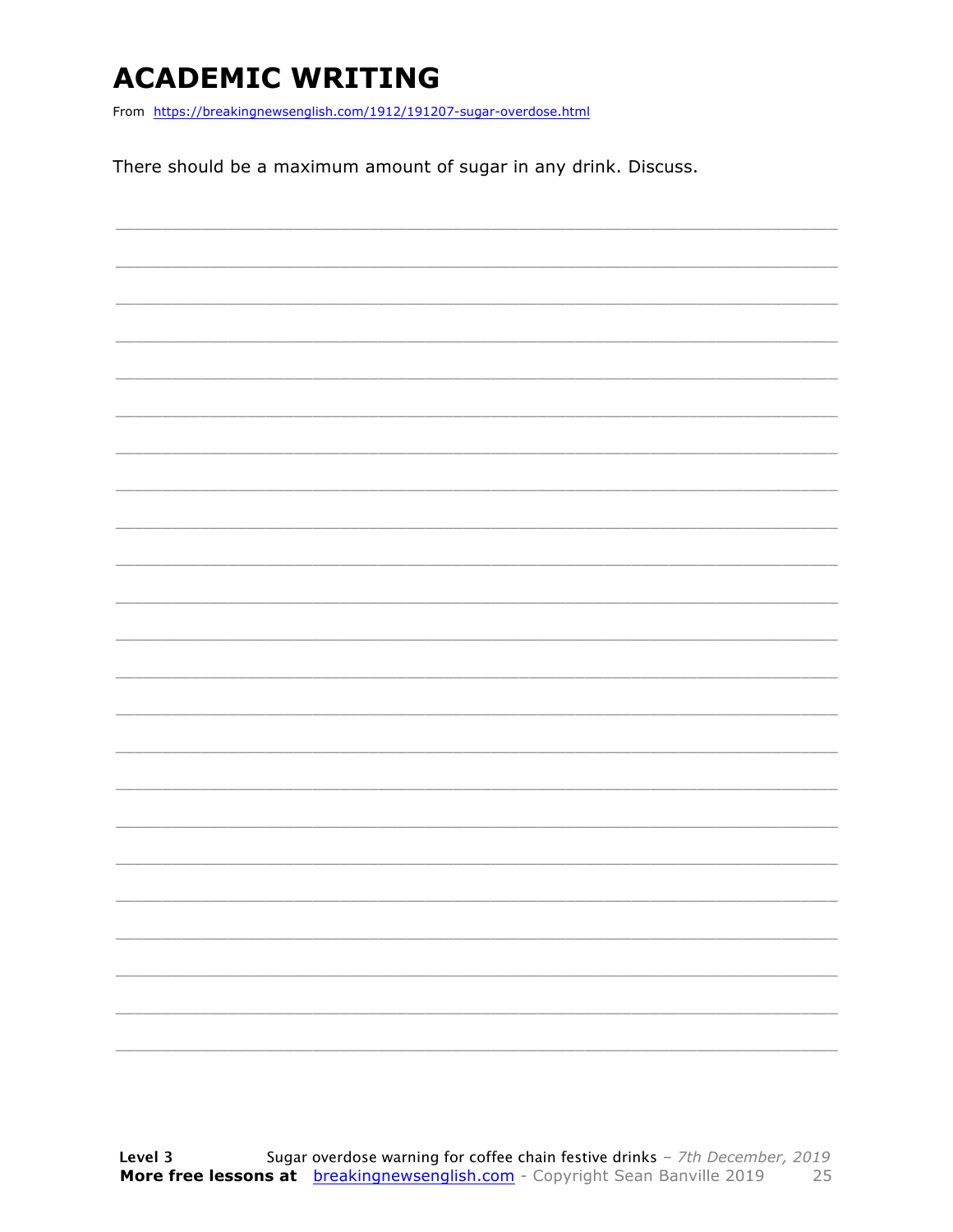### **HOMEWORK**

**1. VOCABULARY EXTENSION:** Choose several of the words from the text. Use a dictionary or Google's search field (or another search engine) to build up more associations / collocations of each word.

**2. INTERNET:** Search the Internet and find out more about this news story. Share what you discover with your partner(s) in the next lesson.

**3. SUGAR:** Make a poster about sugar. Show your work to your classmates in the next lesson. Did you all have similar things?

**4. LEGAL LIMIT:** Write a magazine article about there being a legal limit on the amount of sugar in drinks. Include imaginary interviews with people who are for and against this.

Read what you wrote to your classmates in the next lesson. Write down any new words and expressions you hear from your partner(s).

**5. WHAT HAPPENED NEXT?** Write a newspaper article about the next stage in this news story. Read what you wrote to your classmates in the next lesson. Give each other feedback on your articles.

**6. LETTER:** Write a letter to an expert on sugar. Ask him/her three questions about it. Give him/her three of your ideas on how we can reduce sugar. Read your letter to your partner(s) in your next lesson. Your partner(s) will answer your questions.